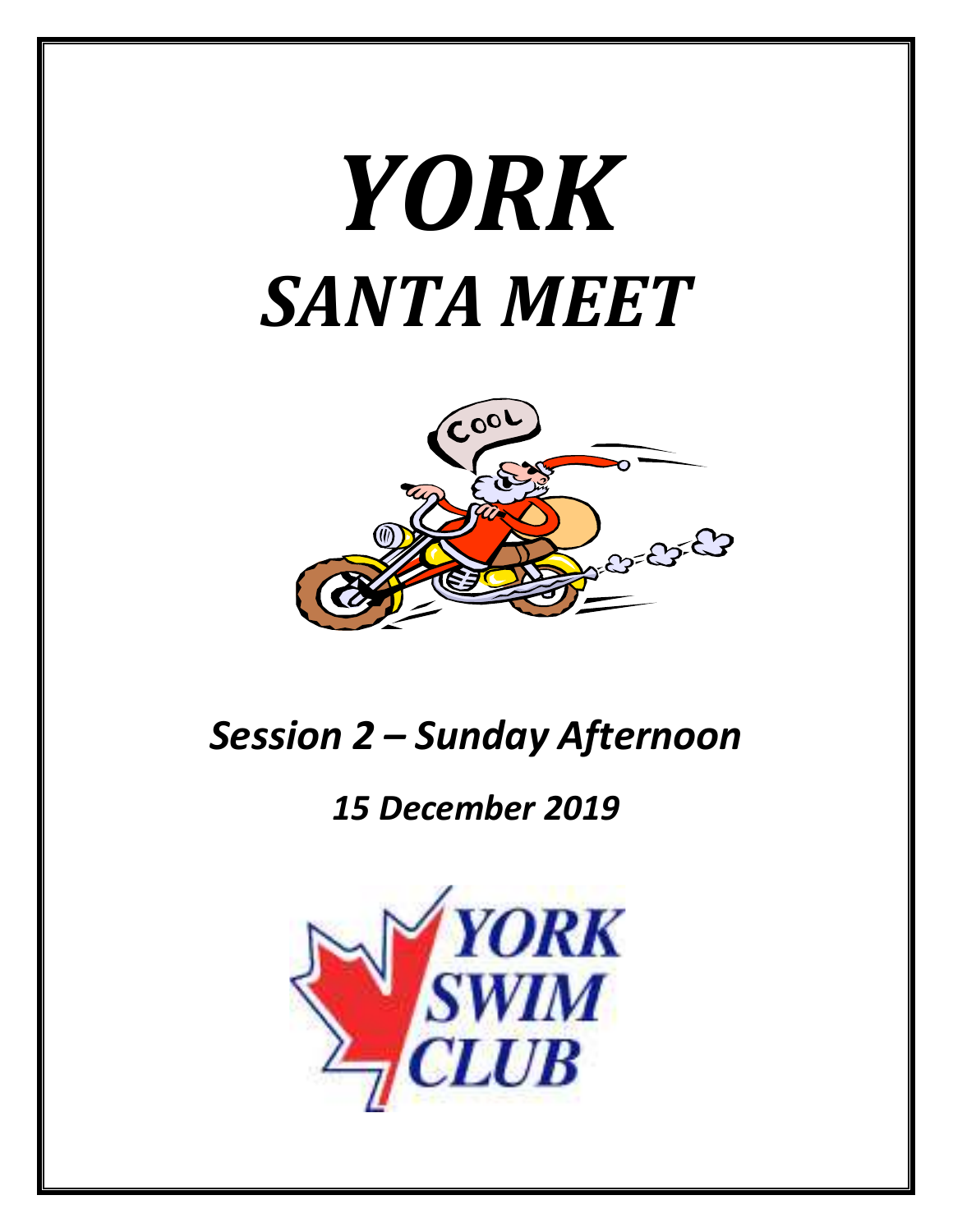### York Swim Club HY-TEK's MEET MANAGER 7.0 - 6:51 PM 12/10/2019 Page 1

**2019 York Santa Meet - 12/15/2019 Meet Program - Sunday Afternoon** 

| Event 201 Girls 100 SC Meter Freestyle |                                       |    |             |                  |  |  |  |
|----------------------------------------|---------------------------------------|----|-------------|------------------|--|--|--|
|                                        | <b>Lane Name</b>                      |    | Age Team    | <b>Seed Time</b> |  |  |  |
|                                        | Heat 1 of 7 Finals Starts at 01:45 PM |    |             |                  |  |  |  |
| 1                                      | Rutherford, Alice                     | 9  | <b>NYAC</b> | <b>NT</b>        |  |  |  |
| 2                                      | Berger, Maya 1                        | 10 | <b>NYAC</b> | NT               |  |  |  |
| 3                                      | Mihelic, Zoe 1                        | 11 | <b>NYAC</b> | NT               |  |  |  |
| 4                                      | Tan, Serena 1                         | 10 | <b>NYAC</b> | NT               |  |  |  |
| 5                                      | Church-Howell, Addiso: 10             |    | <b>NYAC</b> | NT               |  |  |  |
| 6                                      | Dalmao-Caton, Kiana S                 | 8  | <b>NYAC</b> | NT               |  |  |  |
|                                        | Heat 2 of 7 Finals Starts at 01:47 PM |    |             |                  |  |  |  |
| 1                                      | Craig, Ali C                          | 14 | <b>NYAC</b> | NT               |  |  |  |
| 2                                      | Fan, Xiran                            | 10 | <b>NYAC</b> | 2:13.02          |  |  |  |
| 3                                      | Aghassi, Dorina 1                     | 11 | <b>NYAC</b> | 2:01.80          |  |  |  |
| 4                                      | Rumble, Leigh K                       | 9  | <b>NYAC</b> | 2:10.97          |  |  |  |
| 5                                      | Le, Anh 1                             | 8  | <b>NYAC</b> | 2:21.17          |  |  |  |
| 6                                      | Luo, Lillian                          | 11 | <b>NYAC</b> | NT               |  |  |  |
|                                        | Heat 3 of 7 Finals Starts at 01:50 PM |    |             |                  |  |  |  |
| 1                                      | Ritter, Kayla 1                       | 8  | <b>NYAC</b> | 1:57.27          |  |  |  |
| 2                                      | Huterer, Clementine L                 | 11 | <b>NYAC</b> | 1:56.49          |  |  |  |
| 3                                      | Bodden, Chloe 1                       | 11 | <b>NYAC</b> | 1:49.96          |  |  |  |
| 4                                      | Pakes, Layla                          | 12 | <b>NYAC</b> | 1:51.64          |  |  |  |
| 5                                      | Zarif, Kaya                           | 11 | <b>NYAC</b> | 1:57.27          |  |  |  |
| 6                                      | Vettese, Bianca                       | 9  | <b>NYAC</b> | 1:57.71          |  |  |  |
|                                        | Heat 4 of 7 Finals Starts at 01:53 PM |    |             |                  |  |  |  |
| 1                                      | Khan, Fatima                          | 11 | NYAC        | 1:46.35          |  |  |  |
| 2                                      | Amar, Zoe                             | 10 | <b>NYAC</b> | 1:44.52          |  |  |  |
| 3                                      | Klein, Aliyah 1                       | 11 | <b>NYAC</b> | 1:41.64          |  |  |  |
| 4                                      | Ippolito-John, Martina, 11            |    | <b>NYAC</b> | 1:42.31          |  |  |  |
| 5                                      | Bernstein, Elianah                    | 12 | <b>NYAC</b> | 1:44.91          |  |  |  |
| 6                                      | Corrigan, Rebecca 1                   | 11 | <b>NYAC</b> | 1:48.30          |  |  |  |
|                                        | Heat 5 of 7 Finals Starts at 01:55 PM |    |             |                  |  |  |  |
| 1                                      | Nguyen, Audrey P                      | 10 | <b>NYAC</b> | 1:39.65          |  |  |  |
| 2                                      | Kavtiashvili, Gvantsa A               | 13 | <b>NYAC</b> | 1:37.47          |  |  |  |
| 3                                      | Belayneh, Maraki                      | 12 | <b>NYAC</b> | 1:36.00          |  |  |  |
| 4                                      | Nelson, Mya G                         | 11 | <b>NYAC</b> | 1:37.15          |  |  |  |
| 5                                      | Le, Han N                             | 11 | <b>NYAC</b> | 1:39.23          |  |  |  |
| 6                                      | Parvaneh, Shadlin 1                   | 11 | <b>NYAC</b> | 1:39.95          |  |  |  |
|                                        | Heat 6 of 7 Finals Starts at 01:57 PM |    |             |                  |  |  |  |
|                                        | 1 Curalli, Avery P 11 NYAC            |    |             | 1:35.73          |  |  |  |
| 2                                      | Braverman, Brooke                     | 14 | NYAC        | 1:32.80          |  |  |  |
| 3                                      | Fong, Jovanni                         | 14 | <b>NYAC</b> | 1:29.01          |  |  |  |
| 4                                      | Georgakis, Mattea 1                   | 11 | <b>NYAC</b> | 1:30.00          |  |  |  |
| 5                                      | Kim, Hannah                           | 12 | NYAC        | 1:33.77          |  |  |  |
| 6                                      | Fitzgerald, Shawnnessy                | 13 | <b>NYAC</b> | 1:35.74          |  |  |  |
|                                        | Heat 7 of 7 Finals Starts at 01:59 PM |    |             |                  |  |  |  |
| 1                                      | Bhaloo-Jamal, Imaan A                 | 15 | <b>NYAC</b> | 1:23.22          |  |  |  |
| $\overline{c}$                         | Li, Judy                              | 13 | <b>NYAC</b> | 1:21.28          |  |  |  |
| 3                                      | Graham, Samantha                      | 14 | NYAC        | 1:16.27          |  |  |  |
| 4                                      | Tang, Catherine                       | 15 | NYAC        | 1:20.16          |  |  |  |
| 5                                      | Fernandes, Alessia                    | 14 | <b>NYAC</b> | 1:23.10          |  |  |  |
| 6                                      | Abbaszadeh, Ariana                    | 14 | <b>NYAC</b> | 1:25.90          |  |  |  |
|                                        |                                       |    |             |                  |  |  |  |

#### Event 202 Boys 100 SC Meter Freestyle

|                | <b>Lane Name</b>                      |    | Age Team    | <b>Seed Time</b> |
|----------------|---------------------------------------|----|-------------|------------------|
|                | Heat 1 of 6 Finals Starts at 02:01 PM |    |             |                  |
| $\mathbf{1}$   | Cheng, William                        | 9  | <b>NYAC</b> | NT               |
| $\overline{c}$ | GU, Jack                              | 12 | <b>NYAC</b> | NT               |
| 3              | Tamayo-Romero, Simor 12               |    | <b>NYAC</b> | NT               |
| 4              | Ham, Luis 1                           | 12 | <b>NYAC</b> | NT               |
| 5              | Oran, Timur 1                         | 11 | <b>NYAC</b> | NT               |
| 6              | Fathi-Kamari, Nick 1                  | 9  | <b>NYAC</b> | NT               |
|                | Heat 2 of 6 Finals Starts at 02:03 PM |    |             |                  |
| 1              | Wu, Gordon N                          | 12 | <b>NYAC</b> | NT               |
| 2              | Pal, Anish 1                          | 12 | <b>NYAC</b> | 2:10.63          |
| 3              | Xu, Jiu                               | 9  | <b>NYAC</b> | 2:06.15          |
| 4              | Situ, Brandon                         | 10 | <b>NYAC</b> | 2:10.04          |
| 5              | Pantaleo, Andrea 1                    | 12 | <b>NYAC</b> | NT               |
| 6              | Boyadjiev, Daniel 1                   | 12 | <b>NYAC</b> | <b>NT</b>        |
|                | Heat 3 of 6 Finals Starts at 02:06 PM |    |             |                  |
| $\mathbf{1}$   | Mauradas, Aaran                       | 10 | <b>NYAC</b> | 2:03.49          |
| 2              | Liu, Larry                            | 12 | <b>NYAC</b> | 1:53.44          |
| 3              | Lipton, Holden 1                      | 10 | <b>NYAC</b> | 1:48.45          |
| 4              | Liu, William 1                        | 8  | <b>NYAC</b> | 1:48.92          |
| 5              | Pliamm, Max                           | 9  | <b>NYAC</b> | 1:53.84          |
| 6              | Zhuge, Max L                          | 7  | <b>NYAC</b> | 2:05.87          |
|                | Heat 4 of 6 Finals Starts at 02:09 PM |    |             |                  |
| 1              | Donnelly, Jack 1                      | 10 | <b>NYAC</b> | 1:44.07          |
| $\overline{c}$ | Li, Thomas                            | 12 | <b>NYAC</b> | 1:38.13          |
| 3              | Hamidi Nik, Daniel                    | 13 | <b>NYAC</b> | 1:35.57          |
| 4              | Little, Finlay                        | 12 | <b>NYAC</b> | 1:36.65          |
| 5              | Elsokkry, Zain                        | 11 | <b>NYAC</b> | 1:41.65          |
| 6              | Song, Anthony 1                       | 10 | <b>NYAC</b> | 1:46.85          |
|                | Heat 5 of 6 Finals Starts at 02:11 PM |    |             |                  |
| 1              | Pham, Lucas                           | 11 | <b>NYAC</b> | 1:33.99          |
| 2              | Kravtsov, Dennis                      | 12 | <b>NYAC</b> | 1:30.78          |
| 3              | Gliga, Adrian                         | 12 | <b>NYAC</b> | 1:25.85          |
| 4              | Zhang, Darren                         | 10 | <b>NYAC</b> | X1:28.37         |
| 5              | Meszaros, David 1                     | 10 | <b>NYAC</b> | 1:33.14          |
| 6              | Kim, Noah 1                           | 11 | <b>NYAC</b> | 1:34.11          |
|                | Heat 6 of 6 Finals Starts at 02:13 PM |    |             |                  |
| 1              | Taheri Oskouei, Iliya                 | 14 | <b>NYAC</b> | 1:23.38          |
| $\overline{c}$ | Prabu, JK                             | 16 | <b>NYAC</b> | 1:16.95          |
| 3              | Fong, Michael                         | 16 | <b>NYAC</b> | 1:12.02          |
| 4              | Pham, William                         | 15 | <b>NYAC</b> | 1:13.59          |
| 5              | Wong, Kelvin                          | 15 | <b>NYAC</b> | 1:20.92          |
| 6              | Chen, Shane                           | 13 | <b>NYAC</b> | 1:24.73          |
|                |                                       |    |             |                  |

#### Event 203 Girls 10 & Under 25 SC Meter Breaststroke **Events 203 & 204 swim together**

|   | LVENIS 200 & 201 SWIIII together      |     |   |             |                  |  |  |
|---|---------------------------------------|-----|---|-------------|------------------|--|--|
|   | Lane Name                             | Age |   | Team        | <b>Seed Time</b> |  |  |
|   | Heat 1 of 1 Finals Starts at 02:15 PM |     |   |             |                  |  |  |
|   |                                       |     |   |             |                  |  |  |
| 2 |                                       |     |   |             |                  |  |  |
| 3 | Fowler, Ayrianna 1                    |     | 9 | <b>NYAC</b> | NT               |  |  |
| 4 |                                       |     |   |             |                  |  |  |
| 5 |                                       |     |   |             |                  |  |  |
|   |                                       |     |   |             |                  |  |  |
|   |                                       |     |   |             |                  |  |  |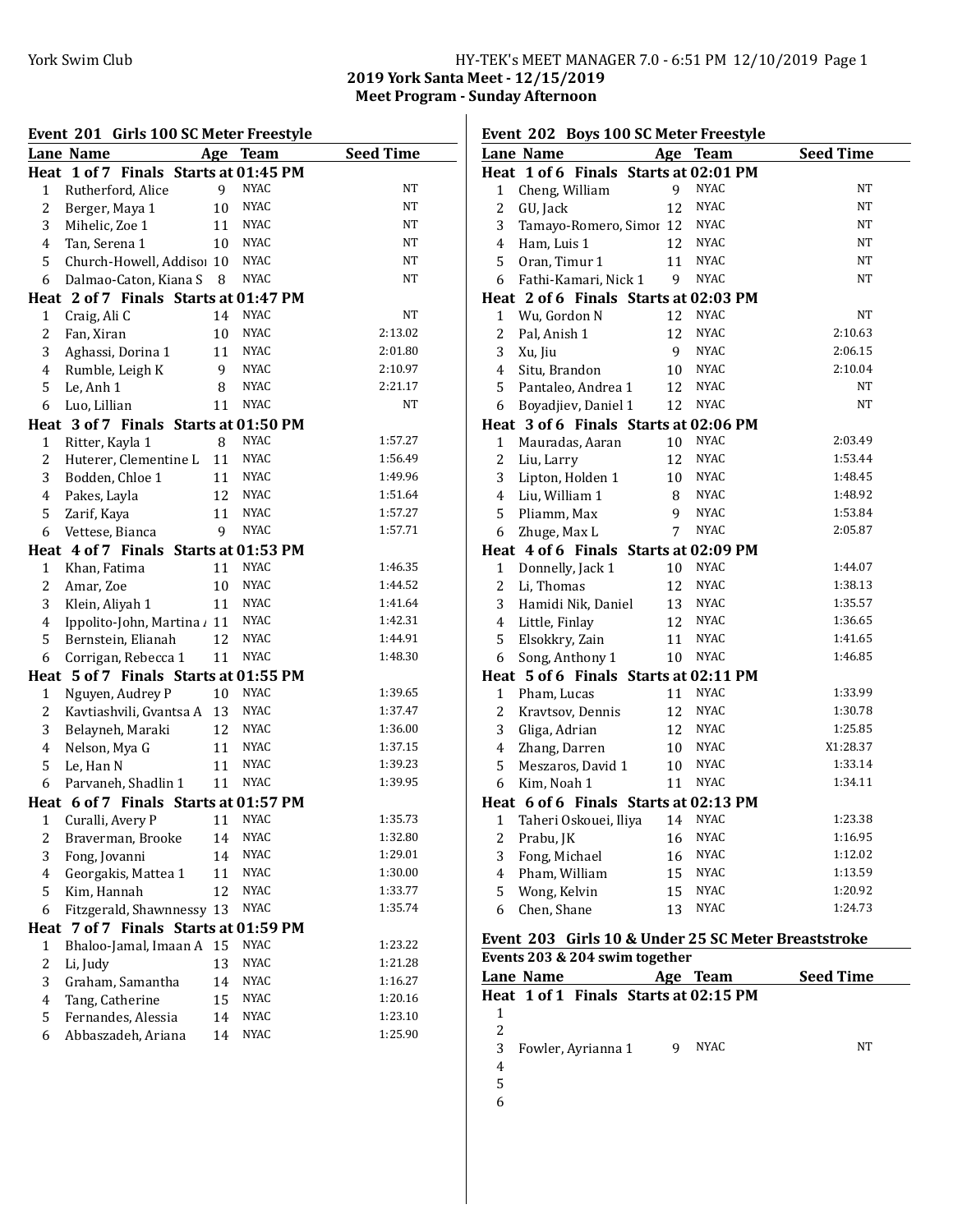#### York Swim Club HY-TEK's MEET MANAGER 7.0 - 6:51 PM 12/10/2019 Page 2

**2019 York Santa Meet - 12/15/2019 Meet Program - Sunday Afternoon** 

|  | Event 204 Boys 10 & Under 25 SC Meter Breaststroke |
|--|----------------------------------------------------|
|--|----------------------------------------------------|

| Events 203 & 204 swim together |             |  |     |                                       |                  |  |
|--------------------------------|-------------|--|-----|---------------------------------------|------------------|--|
|                                | Lane Name   |  | Age | Team                                  | <b>Seed Time</b> |  |
|                                |             |  |     | Heat 1 of 1 Finals Starts at 02:16 PM |                  |  |
| 1                              |             |  |     |                                       |                  |  |
| 2                              |             |  |     |                                       |                  |  |
| 3                              |             |  |     |                                       |                  |  |
| 4                              | Situ, Caden |  | 10  | NYAC.                                 | 31.34            |  |
| 5                              |             |  |     |                                       |                  |  |
|                                |             |  |     |                                       |                  |  |

#### **Event 205 Girls 50 SC Meter Backstroke**

|                | <b>Lane Name</b>                      | Age | <b>Team</b>        | <b>Seed Time</b> |
|----------------|---------------------------------------|-----|--------------------|------------------|
|                | Heat 1 of 9 Finals Starts at 02:17 PM |     |                    |                  |
| 1              |                                       |     |                    |                  |
| $\overline{c}$ | Berenbaum, Khloe 1                    | 8   | NYAC               | NT               |
| 3              | Fuss, Marissa 1                       | 9   | <b>NYAC</b>        | NT               |
| 4              | Dalmao-Caton, Kiana S                 | 8   | <b>NYAC</b>        | NT               |
| 5              |                                       |     |                    |                  |
| 6              |                                       |     |                    |                  |
|                | Heat 2 of 9 Finals Starts at 02:18 PM |     |                    |                  |
| 1              |                                       |     |                    |                  |
| 2              | Rumble, Leigh K                       | 9   | <b>NYAC</b>        | <b>NT</b>        |
| 3              | Berger, Maya 1                        | 10  | <b>NYAC</b>        | NT               |
| 4              | Seiden, Adie 1                        | 10  | <b>NYAC</b>        | NT               |
| 5              | Rutherford, Alice                     | 9   | <b>NYAC</b>        | <b>NT</b>        |
| 6              |                                       |     |                    |                  |
|                | Heat 3 of 9 Finals Starts at 02:20 PM |     |                    |                  |
| 1              | Mihelic, Zoe 1                        | 11  | <b>NYAC</b>        | NT               |
| 2              | Hendershot, Amalia L                  | 12  | <b>NYAC</b>        | NT               |
| 3              | Fischer, Sophie 1                     | 11  | <b>NYAC</b>        | 1:18.60          |
| 4              | Mahal, Serena 1                       | 12  | <b>NYAC</b>        | NT               |
| 5              | Grad, Lana                            | 11  | <b>NYAC</b>        | NT               |
| 6              | Tan, Serena 1                         | 10  | <b>NYAC</b>        | NT               |
|                | Heat 4 of 9 Finals Starts at 02:22 PM |     |                    |                  |
| $\mathbf{1}$   | Grant, Elle 1                         | 11  | <b>NYAC</b>        | 1:06.76          |
| $\overline{c}$ | Skaffe, Arly                          | 12  | <b>NYAC</b>        | 1:03.79          |
| 3              | Firsten, Firsten 1                    | 11  | <b>NYAC</b>        | 1:00.78          |
| 4              | Bumanglag, Malia 1                    | 8   | <b>NYAC</b>        | 1:01.35          |
| 5              | Fan, Xiran                            | 10  | <b>NYAC</b>        | 1:05.02          |
| 6              | Cornberg, Maya N                      | 9   | <b>NYAC</b>        | 1:08.08          |
|                | Heat 5 of 9 Finals Starts at 02:24 PM |     |                    |                  |
| 1              | Klein, Aliyah 1                       | 11  | <b>NYAC</b>        | 59.81            |
| 2              | Church-Howell, Addiso                 | 10  | <b>NYAC</b>        | 58.48            |
| 3              | Correia, Maia                         | 12  | <b>NYAC</b>        | 57.02            |
| 4              | Lacey, Juliette 1                     | 11  | <b>NYAC</b>        | 57.03            |
| 5              | Corrigan, Rebecca 1                   | 11  | <b>NYAC</b>        | 59.73            |
| 6              | Le, Anh 1                             | 8   | <b>NYAC</b>        | 1:00.35          |
|                | Heat 6 of 9 Finals                    |     | Starts at 02:26 PM |                  |
| 1              | Ritter, Kayla 1                       | 8   | <b>NYAC</b>        | 56.76            |
| $\overline{c}$ | Bodden, Chloe 1                       | 11  | <b>NYAC</b>        | 55.35            |
| 3              | Larin, Adeline                        | 14  | <b>NYAC</b>        | 53.68            |
| 4              | Ippolito-John, Martina, 11            |     | <b>NYAC</b>        | 55.23            |
| 5              | Blake, Etta I                         | 11  | <b>NYAC</b>        | 55.75            |
| 6              | Frake, Chloe 1                        | 11  | <b>NYAC</b>        | 56.84            |

|              | Heat 7 of 9 Finals Starts at 02:27 PM |    |             |       |
|--------------|---------------------------------------|----|-------------|-------|
| $\mathbf{1}$ | Khan, Fatima                          | 11 | <b>NYAC</b> | 52.88 |
| 2            | Teng, Emma 1                          | 11 | <b>NYAC</b> | 52.19 |
| 3            | Bianchi, Simona                       | 11 | NYAC        | 51.28 |
| 4            | Jeffreys, Sarah                       | 11 | <b>NYAC</b> | 51.75 |
| 5            | Dubois, Milla                         | 12 | <b>NYAC</b> | 52.23 |
| 6            | Kauffman, Lilly                       | 13 | <b>NYAC</b> | 53.49 |
|              | Heat 8 of 9 Finals Starts at 02:29 PM |    |             |       |
| $\mathbf{1}$ | Schurr, Heidi 1                       | 12 | NYAC.       | 50.29 |
| 2            | Nguyen, Audrey P                      | 10 | <b>NYAC</b> | 48.96 |
| 3            | Kapralos, Melina                      | 13 | <b>NYAC</b> | 47.82 |
| 4            | Sergeeva, Anna                        | 12 | NYAC.       | 48.76 |
| 5            | Bhaloo-Jamal, Annika A 11             |    | <b>NYAC</b> | 49.71 |
| 6            | Harman, Ella                          | 11 | NYAC        | 51.07 |
|              | Heat 9 of 9 Finals Starts at 02:31 PM |    |             |       |
| $\mathbf{1}$ | Scherer, Alexa 1                      | 13 | NYAC        | 46.72 |
| 2            | Bhaloo-Jamal, Imaan A 15              |    | <b>NYAC</b> | 41.89 |
| 3            | Holland, Keira                        | 16 | <b>NYAC</b> | 38.14 |
| 4            | Inkster, Sophie R                     | 14 | <b>NYAC</b> | 41.47 |
| 5            | Abbaszadeh, Ariana                    | 14 | <b>NYAC</b> | 42.03 |
| 6            | Luli, Annie                           | 12 | NYAC        | 47.60 |
|              |                                       |    |             |       |

#### Event 206 Boys 50 SC Meter Backstroke

|                | Lane Name                             |             | Age Team    | <b>Seed Time</b> |
|----------------|---------------------------------------|-------------|-------------|------------------|
|                | Heat 1 of 7 Finals Starts at 02:32 PM |             |             |                  |
| $\mathbf{1}$   |                                       |             |             |                  |
| 2              | Rubezin, Michael A                    | 9           | <b>NYAC</b> | NT               |
| 3              | Fathi-Kamari, Nick 1                  | 9           | <b>NYAC</b> | NT.              |
| 4              | Cheng, William                        | 9           | <b>NYAC</b> | NT               |
| 5              |                                       |             |             |                  |
| 6              |                                       |             |             |                  |
|                | Heat 2 of 7 Finals Starts at 02:34 PM |             |             |                  |
| $\mathbf{1}$   |                                       |             |             |                  |
| 2              | Wu, Gordon N                          | 12          | <b>NYAC</b> | NT               |
| 3              | Hamid, Ali                            | 13          | <b>NYAC</b> | NT.              |
| 4              | Pantaleo, Andrea 1                    | 12          | <b>NYAC</b> | NT.              |
| 5              | Oran, Timur 1                         | 11          | <b>NYAC</b> | NT               |
| 6              |                                       |             |             |                  |
|                | Heat 3 of 7 Finals Starts at 02:35 PM |             |             |                  |
| $\mathbf{1}$   | Yang, Ken                             | $7^{\circ}$ | <b>NYAC</b> | 1:08.16          |
| 2              | Xu, Jiu                               | 9           | <b>NYAC</b> | 1:07.43          |
| 3              | Zhuge, Max L                          | $7^{\circ}$ | <b>NYAC</b> | 1:04.83          |
| 4              | Mauradas, Aaran                       | 10          | <b>NYAC</b> | 1:06.57          |
| 5              | Siu Chong, Kai 1                      | 9           | <b>NYAC</b> | 1:07.54          |
| 6              | Pal, Anish 1                          | 12          | <b>NYAC</b> | 1:10.22          |
|                | Heat 4 of 7 Finals Starts at 02:37 PM |             |             |                  |
| $\mathbf{1}$   | Meszaros, Chris 1                     | 11          | <b>NYAC</b> | 59.89            |
| $\overline{2}$ | Soh, Aaron                            | 12          | <b>NYAC</b> | 59.41            |
| 3              | Rizakos, James 1                      | 10          | <b>NYAC</b> | 58.69            |
| 4              | Situ, Caden                           | 10          | <b>NYAC</b> | 58.79            |
| 5              | Lipton, Holden 1                      | 10          | <b>NYAC</b> | 59.84            |
| 6              | Crainic, Alexander 1                  | 10          | <b>NYAC</b> | 1:00.51          |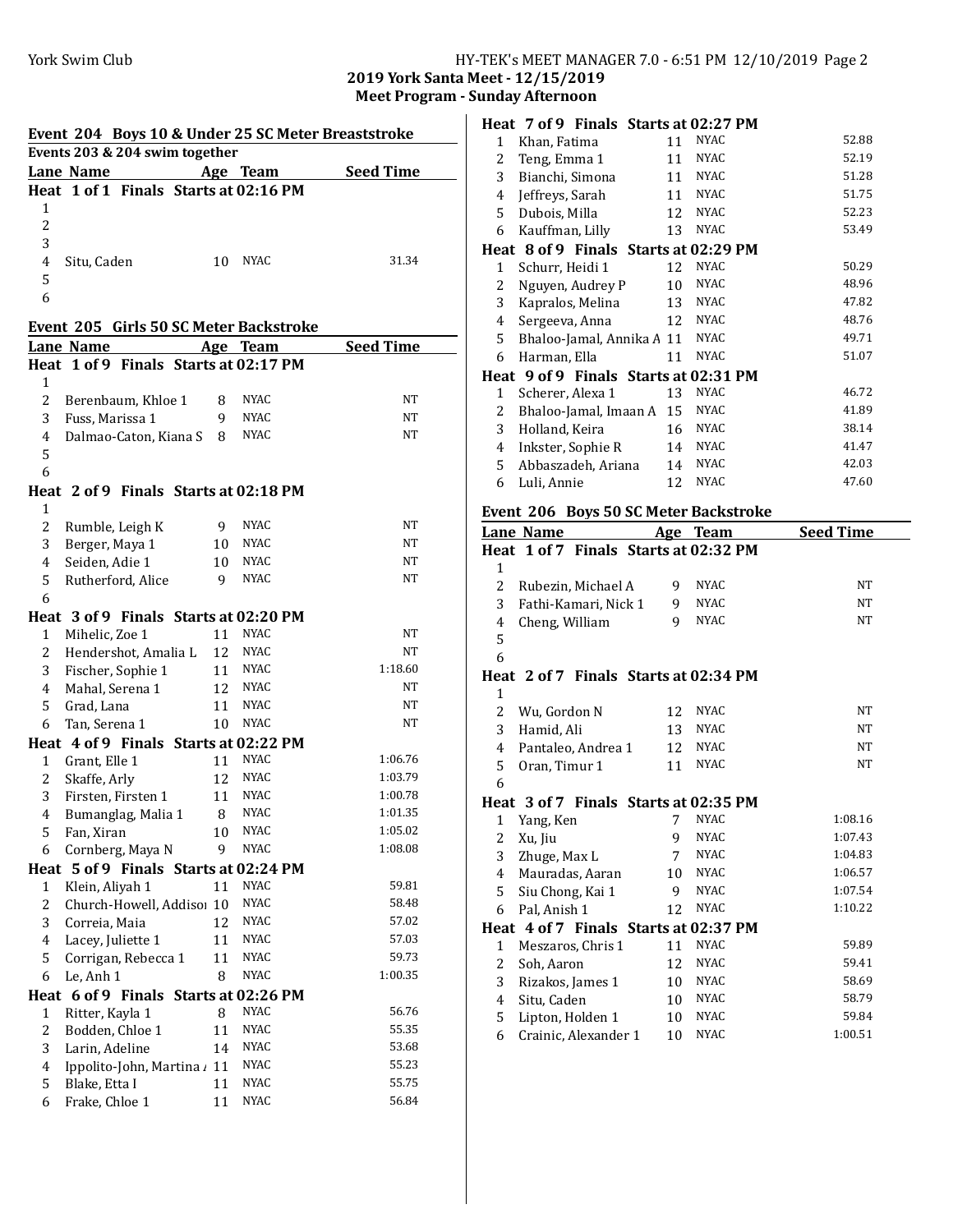#### York Swim Club HY-TEK's MEET MANAGER 7.0 - 6:51 PM 12/10/2019 Page 3 **2019 York Santa Meet - 12/15/2019 Meet Program - Sunday Afternoon**

|   | Heat 5 Finals (#206 Boys 50 SC Meter Backstroke) |    |             |       |
|---|--------------------------------------------------|----|-------------|-------|
| 1 | Weir, Connor 1                                   | 10 | <b>NYAC</b> | 57.41 |
| 2 | Walsh, Conor 1                                   | 10 | NYAC.       | 55.72 |
| 3 | Little, Finlay                                   | 12 | <b>NYAC</b> | 53.21 |
| 4 | Meszaros, David 1                                | 10 | <b>NYAC</b> | 53.27 |
| 5 | Sibbald, Andrew 1                                | 10 | <b>NYAC</b> | 56.48 |
| 6 | Liu, William 1                                   | 8  | <b>NYAC</b> | 57.43 |
|   | Heat 6 of 7 Finals Starts at 02:41 PM            |    |             |       |
| 1 | Davidi, Adyn 1                                   | 11 | NYAC        | 51.15 |
| 2 | Marques, Taite                                   | 12 | NYAC.       | 48.81 |
| 3 | James, Jackson                                   | 13 | <b>NYAC</b> | 47.72 |
| 4 | Rutherford, Aidan                                | 10 | NYAC        | 48.73 |
| 5 | Gohar, Yusuf 1                                   | 11 | <b>NYAC</b> | 50.84 |
| 6 | Pliamm, Max                                      | 9  | <b>NYAC</b> | 51.64 |
|   | Heat 7 of 7 Finals Starts at 02:42 PM            |    |             |       |
| 1 | Taheri Oskouei, Iliya                            | 14 | <b>NYAC</b> | 43.01 |
| 2 | Fong, Michael                                    | 16 | NYAC.       | 40.70 |
| 3 | Singh, Ethan                                     | 16 | <b>NYAC</b> | 37.99 |
| 4 | Georgiadis, Panayioti                            | 16 | NYAC.       | 39.51 |
| 5 | Rutherford, Nathan 1                             | 13 | <b>NYAC</b> | 42.24 |
| 6 | Shteinbok, Paul                                  | 14 | <b>NYAC</b> | 46.09 |
|   |                                                  |    |             |       |

### Event 207 Girls 12 & Under 25 SC Meter Butterfly

|              | Lane Name                             |    | Age Team    | <b>Seed Time</b> |
|--------------|---------------------------------------|----|-------------|------------------|
|              | Heat 1 of 3 Finals Starts at 02:44 PM |    |             |                  |
| 1            |                                       |    |             |                  |
| 2            | Fowler, Ayrianna 1                    | 9  | <b>NYAC</b> | <b>NT</b>        |
| 3            | Edmonds, Eva                          | 10 | <b>NYAC</b> | <b>NT</b>        |
| 4            | Vettese, Bianca                       | 9  | <b>NYAC</b> | NT               |
| 5            |                                       |    |             |                  |
| 6            |                                       |    |             |                  |
|              | Heat 2 of 3 Finals Starts at 02:45 PM |    |             |                  |
| 1            | Ho, Cassidy H                         | 11 | <b>NYAC</b> | <b>NT</b>        |
| 2            | Naggar, Adina                         | 11 | <b>NYAC</b> | <b>NT</b>        |
| 3            | Grant, Elle 1                         | 11 | <b>NYAC</b> | NT               |
| 4            | Aghassi, Dorina 1                     | 11 | <b>NYAC</b> | <b>NT</b>        |
| 5            | Klein, Aliyah 1                       | 11 | <b>NYAC</b> | <b>NT</b>        |
| 6            |                                       |    |             |                  |
|              | Heat 3 of 3 Finals Starts at 02:46 PM |    |             |                  |
| 1            | Zmijak, Allie G                       | 11 | <b>NYAC</b> | <b>NT</b>        |
| 2            | Dickson, Nora 1                       | 11 | <b>NYAC</b> | <b>NT</b>        |
| 3            | Kim, Hannah                           | 12 | <b>NYAC</b> | 24.29            |
| 4            | Khan, Fatima                          | 11 | <b>NYAC</b> | 28.50            |
| 5            | Nelson, Mya G                         | 11 | NYAC        | NT               |
| 6            | Naggar, Ariella                       | 11 | <b>NYAC</b> | <b>NT</b>        |
| $\mathbf{r}$ | $\blacksquare$                        |    | Ð           |                  |

#### **Event 208 Boys 12 & Under 25 SC Meter Butterfly Lane Name Age Team Seed Time**

|   | Lane Name                             | лбе | теаш  | зееа типе |
|---|---------------------------------------|-----|-------|-----------|
|   | Heat 1 of 2 Finals Starts at 02:47 PM |     |       |           |
|   |                                       |     |       |           |
|   | Szakacs, Andrew 1                     |     | NYAC  | NΤ        |
| 3 | Yue, Peicheng 1                       | 11  | NYAC. | NT        |
| 4 | Cameron, Liam                         |     | NYAC. | NT        |
| 5 |                                       |     |       |           |
| 6 |                                       |     |       |           |

| Heat 2 of 2 Finals Starts at 02:48 PM |    |             |       |
|---------------------------------------|----|-------------|-------|
| 1 Meszaros, Chris 1                   | 11 | NYAC        | NT    |
| 2 Liu, Larry                          |    | NYAC        | NT    |
| 3 Kravtsov, Dennis                    |    | NYAC        | 22.61 |
| 4 Davidi, Adyn 1                      | 11 | <b>NYAC</b> | 29.98 |
| 5 Ham, Luis 1                         |    | NYAC.       | NT    |

#### Event 209 Girls 50 SC Meter Freestyle

|                | Lane Name                             |    | Age Team    | <b>Seed Time</b> |
|----------------|---------------------------------------|----|-------------|------------------|
|                | Heat 1 of 5 Finals Starts at 02:49 PM |    |             |                  |
| $\mathbf{1}$   | Berenbaum, Khloe 1                    | 8  | <b>NYAC</b> | NT               |
| 2              | Seiden, Adie 1                        | 10 | <b>NYAC</b> | NT               |
| 3              | Ippolito-John, Martina, 11            |    | <b>NYAC</b> | NT               |
| $\overline{4}$ | Teng, Emma 1                          | 11 | <b>NYAC</b> | NT               |
| 5              | Fuss, Marissa 1                       | 9  | <b>NYAC</b> | NT               |
| 6              |                                       |    |             |                  |
|                | Heat 2 of 5 Finals Starts at 02:50 PM |    |             |                  |
| $\mathbf{1}$   | Mahal, Serena 1                       | 12 | NYAC        | NT               |
| 2              | Bumanglag, Malia 1                    | 8  | <b>NYAC</b> | 56.42            |
| 3              | Skaffe, Arly                          | 12 | <b>NYAC</b> | 53.34            |
| $\overline{4}$ | Grad, Lana                            | 11 | <b>NYAC</b> | 54.21            |
| 5              | Cornberg, Maya N                      | 9  | <b>NYAC</b> | 1:00.23          |
| 6              | Aghassi, Dorina 1                     | 11 | NYAC        | NT               |
|                | Heat 3 of 5 Finals Starts at 02:51 PM |    |             |                  |
| $\mathbf{1}$   | Huterer, Clementine L                 | 11 | <b>NYAC</b> | 52.67            |
| 2              | Blake, Etta I                         | 11 | <b>NYAC</b> | 47.81            |
| 3              | Bhaloo-Jamal, Annika A 11             |    | <b>NYAC</b> | 43.93            |
| 4              | Amar, Zoe                             | 10 | <b>NYAC</b> | 45.29            |
| 5              | Zarif, Kaya                           | 11 | <b>NYAC</b> | 48.65            |
| 6              | Deacon, Lauren 1                      | 10 | NYAC        | 52.90            |
|                | Heat 4 of 5 Finals Starts at 02:53 PM |    |             |                  |
| $\mathbf{1}$   | Braverman, Brooke                     | 14 | <b>NYAC</b> | 43.69            |
| 2              | Assudani, Eva                         | 11 | <b>NYAC</b> | 42.63            |
| 3              | Belayneh, Maraki                      | 12 | <b>NYAC</b> | 41.33            |
| $\overline{4}$ | Parvaneh, Shadlin 1                   | 11 | <b>NYAC</b> | 41.38            |
| 5              | Nelson, Mya G                         | 11 | <b>NYAC</b> | 43.43            |
| 6              | Jeffreys, Caitlin                     | 11 | <b>NYAC</b> | 43.85            |
| Heat           | 5 of 5 Finals Starts at 02:54 PM      |    |             |                  |
| $\mathbf{1}$   | Curalli, Avery P                      | 11 | <b>NYAC</b> | 39.89            |
| 2              | Fong, Jovanni                         | 14 | <b>NYAC</b> | 38.49            |
| 3              | Fernandes, Alessia                    | 14 | <b>NYAC</b> | 36.54            |
| $\overline{4}$ | Luli, Annie                           | 12 | <b>NYAC</b> | 37.37            |
| 5              | Sergeeva, Anna                        | 12 | <b>NYAC</b> | 39.50            |
| 6              | Schurr, Heidi 1                       | 12 | <b>NYAC</b> | 40.63            |
|                |                                       |    |             |                  |

#### Event 210 Boys 50 SC Meter Freestyle

|   | Lane Name                             | Age | Team        | <b>Seed Time</b> |
|---|---------------------------------------|-----|-------------|------------------|
|   | Heat 1 of 5 Finals Starts at 02:55 PM |     |             |                  |
|   | Tamayo-Romero, Simor 12 NYAC          |     |             | NT               |
|   | Hamid, Ali                            | 13  | NYAC.       | NT               |
|   | Szakacs, Andrew 1                     |     | <b>NYAC</b> | 1:25.59          |
|   | Brown, Nolan K                        | 15  | NYAC        | NT               |
| 5 | Ham, Luis 1                           | 12  | NYAC.       | NT               |
|   | Siu Chong, Kai 1                      |     | <b>NYAC</b> | NT               |
|   |                                       |     |             |                  |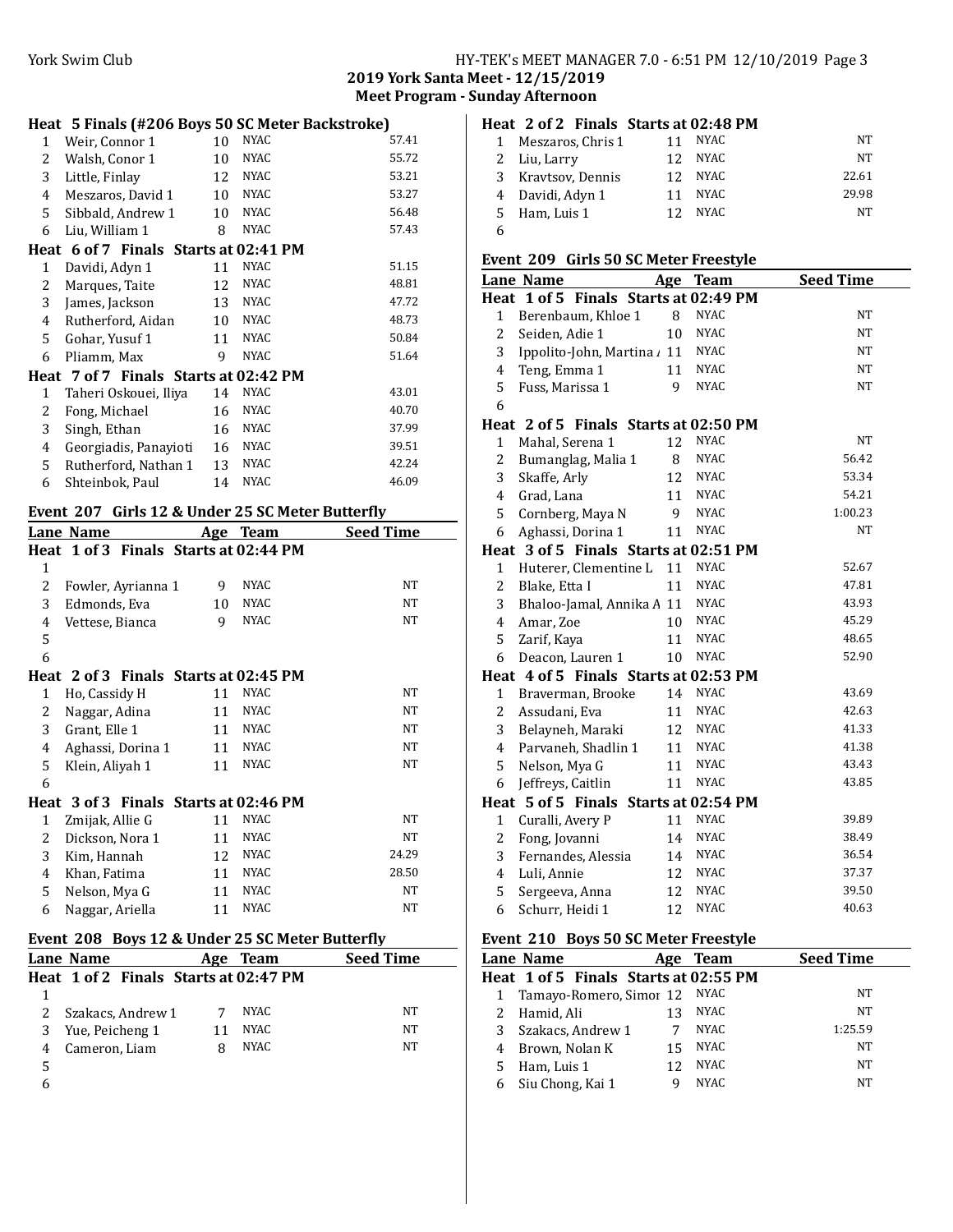**2019 York Santa Meet - 12/15/2019 Meet Program - Sunday Afternoon** 

| 1                                                 |                                                  |                |                                |                  |  |  |  |
|---------------------------------------------------|--------------------------------------------------|----------------|--------------------------------|------------------|--|--|--|
|                                                   | Heat 2 Finals (#210 Boys 50 SC Meter Freestyle)  |                |                                |                  |  |  |  |
|                                                   | Rubezin, Michael A                               | 9              | <b>NYAC</b>                    | 1:00.81          |  |  |  |
| 2                                                 | Lipton, Holden 1                                 | 10             | NYAC                           | 52.89            |  |  |  |
| 3                                                 | Liu, Larry                                       | 12             | NYAC                           | 49.15            |  |  |  |
| 4                                                 | Rutherford, Aidan                                | 10             | <b>NYAC</b>                    | 49.33            |  |  |  |
| 5                                                 | Rizakos, James 1                                 | 10             | NYAC                           | 56.28            |  |  |  |
| 6                                                 | Yang, Ken                                        | $\overline{7}$ | NYAC                           | 1:06.79          |  |  |  |
|                                                   | Heat 3 of 5 Finals Starts at 02:59 PM            |                |                                |                  |  |  |  |
| $\mathbf{1}$                                      | Situ, Caden                                      | 10             | NYAC                           | 47.58            |  |  |  |
| 2                                                 | Donnelly, Jack 1                                 | 10             | NYAC                           | 47.38            |  |  |  |
| 3                                                 | Wu, Gordon N                                     | 12             | NYAC                           | 46.50            |  |  |  |
| 4                                                 | Cameron, Liam                                    | 8              | <b>NYAC</b>                    | 46.64            |  |  |  |
| 5                                                 | Soh, Aaron                                       | 12             | NYAC                           | 47.50            |  |  |  |
| 6                                                 | Song, Anthony 1                                  | 10             | NYAC                           | 48.99            |  |  |  |
|                                                   | Heat 4 of 5 Finals Starts at 03:00 PM            |                |                                |                  |  |  |  |
| 1                                                 | Hamidi Nik, Daniel                               | 13             | <b>NYAC</b>                    | 41.16            |  |  |  |
| 2                                                 | Kim, Noah 1                                      | 11             | NYAC                           | 39.86            |  |  |  |
| 3                                                 | Li, Thomas                                       | 12             | <b>NYAC</b>                    | 39.28            |  |  |  |
| 4                                                 | Davidi, Adyn 1                                   | 11             | <b>NYAC</b>                    | 39.41            |  |  |  |
| 5                                                 | Kravtsov, Dennis                                 | 12             | <b>NYAC</b>                    | 40.56            |  |  |  |
| 6                                                 | Pantaleo, Andrea 1                               | 12             | NYAC                           | 43.00            |  |  |  |
|                                                   | Heat 5 of 5 Finals Starts at 03:01 PM            |                |                                |                  |  |  |  |
| $\mathbf{1}$                                      | Gliga, Adrian                                    | 12             | <b>NYAC</b>                    | 37.74            |  |  |  |
| 2                                                 | Chen, Shane                                      | 13             | <b>NYAC</b>                    | 34.87            |  |  |  |
| 3                                                 | Gliga, Andrei                                    | 17             | <b>NYAC</b>                    | X30.04           |  |  |  |
| 4                                                 | Wong, Kelvin                                     | 15             | <b>NYAC</b>                    | 34.76            |  |  |  |
| 5                                                 | Rutherford, Nathan 1                             | 13             | NYAC                           | 36.71            |  |  |  |
| 6                                                 | Zhang, Darren                                    | 10             | NYAC                           | X38.23           |  |  |  |
|                                                   |                                                  |                |                                |                  |  |  |  |
| Event 213 Girls 10 & Under 25 SC Meter Backstroke |                                                  |                |                                |                  |  |  |  |
|                                                   |                                                  |                | Events 213 & 214 swim together |                  |  |  |  |
|                                                   |                                                  |                |                                |                  |  |  |  |
|                                                   | Lane Name                                        |                | Age Team                       | <b>Seed Time</b> |  |  |  |
|                                                   | Heat 1 of 1 Finals Starts at 03:02 PM            |                |                                |                  |  |  |  |
| $\mathbf{1}$                                      |                                                  |                |                                |                  |  |  |  |
| 2                                                 | Deacon, Lauren 1                                 | 10             | <b>NYAC</b>                    | NT               |  |  |  |
| 3                                                 |                                                  |                |                                |                  |  |  |  |
| $\overline{4}$                                    |                                                  |                |                                |                  |  |  |  |
| 5                                                 |                                                  |                |                                |                  |  |  |  |
| 6                                                 |                                                  |                |                                |                  |  |  |  |
|                                                   | Event 214 Boys 10 & Under 25 SC Meter Backstroke |                |                                |                  |  |  |  |
|                                                   | Events 213 & 214 swim together                   |                |                                |                  |  |  |  |
|                                                   | <b>Lane Name</b>                                 |                |                                | Seed Time        |  |  |  |
|                                                   | Heat 1 of 1 Finals Starts at 03:04 PM            |                | Age Team                       |                  |  |  |  |
| 1                                                 |                                                  |                |                                |                  |  |  |  |
| $\overline{c}$                                    |                                                  |                |                                |                  |  |  |  |
| 3                                                 | Situ, Brandon                                    | 10             | NYAC                           | 26.41            |  |  |  |
| 4                                                 | Szakacs, Andrew 1                                | 7              | NYAC                           | NΤ               |  |  |  |
| 5                                                 |                                                  |                |                                |                  |  |  |  |

|  |  | Event 215 Girls 50 SC Meter Breaststroke |  |
|--|--|------------------------------------------|--|
|--|--|------------------------------------------|--|

| <b>Seed Time</b><br>Lane Name<br>Age Team<br>Heat 1 of 8 Finals Starts at 03:05 PM<br><b>NYAC</b><br>NT<br>1<br>Ritter, Kayla 1<br>8<br>2<br><b>NYAC</b><br>NT<br>Luo, Lillian<br>11<br>3<br><b>NYAC</b><br>NT<br>Fischer, Sophie 1<br>11<br><b>NYAC</b><br>NT<br>Frake, Chloe 1<br>4<br>11<br><b>NYAC</b><br>5<br>NT<br>Seiden, Adie 1<br>10<br><b>NYAC</b><br>NT<br>8<br>6<br>Berenbaum, Khloe 1<br>Heat 2 of 8 Finals Starts at 03:06 PM<br><b>NYAC</b><br>NT<br>13<br>1<br>Kauffman, Lilly<br><b>NYAC</b><br>1:26.56<br>2<br>Bumanglag, Malia 1<br>8<br><b>NYAC</b><br>1:17.82<br>3<br>Rutherford, Alice<br>9<br><b>NYAC</b><br>1:19.44<br>9<br>4<br>Cornberg, Maya N<br><b>NYAC</b><br>NT<br>5<br>Craig, Ali C<br>14<br><b>NYAC</b><br>NT<br>6<br>Mahal, Serena 1<br>12<br>Heat 3 of 8 Finals Starts at 03:08 PM<br><b>NYAC</b><br>1:06.38<br>1<br>Amar, Zoe<br>10<br><b>NYAC</b><br>1:05.44<br>2<br>8<br>Le, Anh 1<br><b>NYAC</b><br>1:04.93<br>3<br>Edmonds, Eva<br>10<br><b>NYAC</b><br>1:05.15<br>4<br>Fan. Xiran<br>10<br>5<br><b>NYAC</b><br>1:06.15<br>Bernstein, Elianah<br>12<br><b>NYAC</b><br>1:11.46<br>6<br>Zmijak, Allie G<br>11<br>Heat 4 of 8 Finals Starts at 03:10 PM<br><b>NYAC</b><br>1:01.96<br>1<br>Firsten, Firsten 1<br>11<br><b>NYAC</b><br>1:00.50<br>2<br>Dickson, Nora 1<br>11<br><b>NYAC</b><br>59.11<br>3<br>Huterer, Clementine L<br>11<br><b>NYAC</b><br>59.78<br>Faraone, Sophia<br>4<br>13<br>5<br><b>NYAC</b><br>1:01.01<br>Weisberg, Rachel<br>13<br>1:02.73<br>6<br>12<br><b>NYAC</b><br>Correia, Maia<br>Heat 5 of 8 Finals Starts at 03:11 PM<br><b>NYAC</b><br>12<br>58.01<br>1<br>Pakes, Layla<br><b>NYAC</b><br>57.73<br>2<br>MacKenzie, Charlotte<br>12<br>NYAC<br>56.87<br>3<br>Larin, Adeline<br>14<br><b>NYAC</b><br>57.17<br>4<br>Lacey, Juliette 1<br>11<br>5<br>NYAC<br>57.89<br>Nguyen, Audrey P<br>10<br>58.79<br><b>NYAC</b><br>6<br>Clarke, Mackenzie 1<br>13<br>Heat 6 of 8 Finals Starts at 03:13 PM<br><b>NYAC</b><br>55.59<br>1<br>11<br>Pinkerton, Claire<br>$\overline{\mathbf{c}}$<br>Bianchi, Simona<br>11<br><b>NYAC</b><br>53.87<br><b>NYAC</b><br>3<br>52.57<br>Dubois, Milla<br>12<br><b>NYAC</b><br>53.87<br>$\overline{4}$<br>Altshuller, Maya<br>13<br>5<br>NYAC<br>54.52<br>Braverman, Brooke<br>14<br><b>NYAC</b><br>56.25<br>6<br>Bhaloo-Jamal, Annika A 11<br>7 of 8 Finals Starts at 03:14 PM<br>Heat<br><b>NYAC</b><br>52.03<br>$\mathbf{1}$<br>Jeffreys, Caitlin<br>11<br>$\overline{c}$<br><b>NYAC</b><br>50.50<br>Correia, Julia<br>11<br>3<br>NYAC<br>49.90<br>Radhakrishnan, Sophia<br>13<br><b>NYAC</b><br>50.43<br>4<br>Fuss, Olivia<br>13<br>5<br><b>NYAC</b><br>51.53<br>Li, Judy<br>13<br><b>NYAC</b><br>52.34 | Event 215<br>GIFTS 50 SC METER BREASISTIOKE |                     |    |  |  |
|---------------------------------------------------------------------------------------------------------------------------------------------------------------------------------------------------------------------------------------------------------------------------------------------------------------------------------------------------------------------------------------------------------------------------------------------------------------------------------------------------------------------------------------------------------------------------------------------------------------------------------------------------------------------------------------------------------------------------------------------------------------------------------------------------------------------------------------------------------------------------------------------------------------------------------------------------------------------------------------------------------------------------------------------------------------------------------------------------------------------------------------------------------------------------------------------------------------------------------------------------------------------------------------------------------------------------------------------------------------------------------------------------------------------------------------------------------------------------------------------------------------------------------------------------------------------------------------------------------------------------------------------------------------------------------------------------------------------------------------------------------------------------------------------------------------------------------------------------------------------------------------------------------------------------------------------------------------------------------------------------------------------------------------------------------------------------------------------------------------------------------------------------------------------------------------------------------------------------------------------------------------------------------------------------------------------------------------------------------------------------------------------------------------------------------------------------------------------------------------------------------------------------------------------------------------------------------------------------------------------------------------------------------------------------------------------------------|---------------------------------------------|---------------------|----|--|--|
|                                                                                                                                                                                                                                                                                                                                                                                                                                                                                                                                                                                                                                                                                                                                                                                                                                                                                                                                                                                                                                                                                                                                                                                                                                                                                                                                                                                                                                                                                                                                                                                                                                                                                                                                                                                                                                                                                                                                                                                                                                                                                                                                                                                                                                                                                                                                                                                                                                                                                                                                                                                                                                                                                                         |                                             |                     |    |  |  |
|                                                                                                                                                                                                                                                                                                                                                                                                                                                                                                                                                                                                                                                                                                                                                                                                                                                                                                                                                                                                                                                                                                                                                                                                                                                                                                                                                                                                                                                                                                                                                                                                                                                                                                                                                                                                                                                                                                                                                                                                                                                                                                                                                                                                                                                                                                                                                                                                                                                                                                                                                                                                                                                                                                         |                                             |                     |    |  |  |
|                                                                                                                                                                                                                                                                                                                                                                                                                                                                                                                                                                                                                                                                                                                                                                                                                                                                                                                                                                                                                                                                                                                                                                                                                                                                                                                                                                                                                                                                                                                                                                                                                                                                                                                                                                                                                                                                                                                                                                                                                                                                                                                                                                                                                                                                                                                                                                                                                                                                                                                                                                                                                                                                                                         |                                             |                     |    |  |  |
|                                                                                                                                                                                                                                                                                                                                                                                                                                                                                                                                                                                                                                                                                                                                                                                                                                                                                                                                                                                                                                                                                                                                                                                                                                                                                                                                                                                                                                                                                                                                                                                                                                                                                                                                                                                                                                                                                                                                                                                                                                                                                                                                                                                                                                                                                                                                                                                                                                                                                                                                                                                                                                                                                                         |                                             |                     |    |  |  |
|                                                                                                                                                                                                                                                                                                                                                                                                                                                                                                                                                                                                                                                                                                                                                                                                                                                                                                                                                                                                                                                                                                                                                                                                                                                                                                                                                                                                                                                                                                                                                                                                                                                                                                                                                                                                                                                                                                                                                                                                                                                                                                                                                                                                                                                                                                                                                                                                                                                                                                                                                                                                                                                                                                         |                                             |                     |    |  |  |
|                                                                                                                                                                                                                                                                                                                                                                                                                                                                                                                                                                                                                                                                                                                                                                                                                                                                                                                                                                                                                                                                                                                                                                                                                                                                                                                                                                                                                                                                                                                                                                                                                                                                                                                                                                                                                                                                                                                                                                                                                                                                                                                                                                                                                                                                                                                                                                                                                                                                                                                                                                                                                                                                                                         |                                             |                     |    |  |  |
|                                                                                                                                                                                                                                                                                                                                                                                                                                                                                                                                                                                                                                                                                                                                                                                                                                                                                                                                                                                                                                                                                                                                                                                                                                                                                                                                                                                                                                                                                                                                                                                                                                                                                                                                                                                                                                                                                                                                                                                                                                                                                                                                                                                                                                                                                                                                                                                                                                                                                                                                                                                                                                                                                                         |                                             |                     |    |  |  |
|                                                                                                                                                                                                                                                                                                                                                                                                                                                                                                                                                                                                                                                                                                                                                                                                                                                                                                                                                                                                                                                                                                                                                                                                                                                                                                                                                                                                                                                                                                                                                                                                                                                                                                                                                                                                                                                                                                                                                                                                                                                                                                                                                                                                                                                                                                                                                                                                                                                                                                                                                                                                                                                                                                         |                                             |                     |    |  |  |
|                                                                                                                                                                                                                                                                                                                                                                                                                                                                                                                                                                                                                                                                                                                                                                                                                                                                                                                                                                                                                                                                                                                                                                                                                                                                                                                                                                                                                                                                                                                                                                                                                                                                                                                                                                                                                                                                                                                                                                                                                                                                                                                                                                                                                                                                                                                                                                                                                                                                                                                                                                                                                                                                                                         |                                             |                     |    |  |  |
|                                                                                                                                                                                                                                                                                                                                                                                                                                                                                                                                                                                                                                                                                                                                                                                                                                                                                                                                                                                                                                                                                                                                                                                                                                                                                                                                                                                                                                                                                                                                                                                                                                                                                                                                                                                                                                                                                                                                                                                                                                                                                                                                                                                                                                                                                                                                                                                                                                                                                                                                                                                                                                                                                                         |                                             |                     |    |  |  |
|                                                                                                                                                                                                                                                                                                                                                                                                                                                                                                                                                                                                                                                                                                                                                                                                                                                                                                                                                                                                                                                                                                                                                                                                                                                                                                                                                                                                                                                                                                                                                                                                                                                                                                                                                                                                                                                                                                                                                                                                                                                                                                                                                                                                                                                                                                                                                                                                                                                                                                                                                                                                                                                                                                         |                                             |                     |    |  |  |
|                                                                                                                                                                                                                                                                                                                                                                                                                                                                                                                                                                                                                                                                                                                                                                                                                                                                                                                                                                                                                                                                                                                                                                                                                                                                                                                                                                                                                                                                                                                                                                                                                                                                                                                                                                                                                                                                                                                                                                                                                                                                                                                                                                                                                                                                                                                                                                                                                                                                                                                                                                                                                                                                                                         |                                             |                     |    |  |  |
|                                                                                                                                                                                                                                                                                                                                                                                                                                                                                                                                                                                                                                                                                                                                                                                                                                                                                                                                                                                                                                                                                                                                                                                                                                                                                                                                                                                                                                                                                                                                                                                                                                                                                                                                                                                                                                                                                                                                                                                                                                                                                                                                                                                                                                                                                                                                                                                                                                                                                                                                                                                                                                                                                                         |                                             |                     |    |  |  |
|                                                                                                                                                                                                                                                                                                                                                                                                                                                                                                                                                                                                                                                                                                                                                                                                                                                                                                                                                                                                                                                                                                                                                                                                                                                                                                                                                                                                                                                                                                                                                                                                                                                                                                                                                                                                                                                                                                                                                                                                                                                                                                                                                                                                                                                                                                                                                                                                                                                                                                                                                                                                                                                                                                         |                                             |                     |    |  |  |
|                                                                                                                                                                                                                                                                                                                                                                                                                                                                                                                                                                                                                                                                                                                                                                                                                                                                                                                                                                                                                                                                                                                                                                                                                                                                                                                                                                                                                                                                                                                                                                                                                                                                                                                                                                                                                                                                                                                                                                                                                                                                                                                                                                                                                                                                                                                                                                                                                                                                                                                                                                                                                                                                                                         |                                             |                     |    |  |  |
|                                                                                                                                                                                                                                                                                                                                                                                                                                                                                                                                                                                                                                                                                                                                                                                                                                                                                                                                                                                                                                                                                                                                                                                                                                                                                                                                                                                                                                                                                                                                                                                                                                                                                                                                                                                                                                                                                                                                                                                                                                                                                                                                                                                                                                                                                                                                                                                                                                                                                                                                                                                                                                                                                                         |                                             |                     |    |  |  |
|                                                                                                                                                                                                                                                                                                                                                                                                                                                                                                                                                                                                                                                                                                                                                                                                                                                                                                                                                                                                                                                                                                                                                                                                                                                                                                                                                                                                                                                                                                                                                                                                                                                                                                                                                                                                                                                                                                                                                                                                                                                                                                                                                                                                                                                                                                                                                                                                                                                                                                                                                                                                                                                                                                         |                                             |                     |    |  |  |
|                                                                                                                                                                                                                                                                                                                                                                                                                                                                                                                                                                                                                                                                                                                                                                                                                                                                                                                                                                                                                                                                                                                                                                                                                                                                                                                                                                                                                                                                                                                                                                                                                                                                                                                                                                                                                                                                                                                                                                                                                                                                                                                                                                                                                                                                                                                                                                                                                                                                                                                                                                                                                                                                                                         |                                             |                     |    |  |  |
|                                                                                                                                                                                                                                                                                                                                                                                                                                                                                                                                                                                                                                                                                                                                                                                                                                                                                                                                                                                                                                                                                                                                                                                                                                                                                                                                                                                                                                                                                                                                                                                                                                                                                                                                                                                                                                                                                                                                                                                                                                                                                                                                                                                                                                                                                                                                                                                                                                                                                                                                                                                                                                                                                                         |                                             |                     |    |  |  |
|                                                                                                                                                                                                                                                                                                                                                                                                                                                                                                                                                                                                                                                                                                                                                                                                                                                                                                                                                                                                                                                                                                                                                                                                                                                                                                                                                                                                                                                                                                                                                                                                                                                                                                                                                                                                                                                                                                                                                                                                                                                                                                                                                                                                                                                                                                                                                                                                                                                                                                                                                                                                                                                                                                         |                                             |                     |    |  |  |
|                                                                                                                                                                                                                                                                                                                                                                                                                                                                                                                                                                                                                                                                                                                                                                                                                                                                                                                                                                                                                                                                                                                                                                                                                                                                                                                                                                                                                                                                                                                                                                                                                                                                                                                                                                                                                                                                                                                                                                                                                                                                                                                                                                                                                                                                                                                                                                                                                                                                                                                                                                                                                                                                                                         |                                             |                     |    |  |  |
|                                                                                                                                                                                                                                                                                                                                                                                                                                                                                                                                                                                                                                                                                                                                                                                                                                                                                                                                                                                                                                                                                                                                                                                                                                                                                                                                                                                                                                                                                                                                                                                                                                                                                                                                                                                                                                                                                                                                                                                                                                                                                                                                                                                                                                                                                                                                                                                                                                                                                                                                                                                                                                                                                                         |                                             |                     |    |  |  |
|                                                                                                                                                                                                                                                                                                                                                                                                                                                                                                                                                                                                                                                                                                                                                                                                                                                                                                                                                                                                                                                                                                                                                                                                                                                                                                                                                                                                                                                                                                                                                                                                                                                                                                                                                                                                                                                                                                                                                                                                                                                                                                                                                                                                                                                                                                                                                                                                                                                                                                                                                                                                                                                                                                         |                                             |                     |    |  |  |
|                                                                                                                                                                                                                                                                                                                                                                                                                                                                                                                                                                                                                                                                                                                                                                                                                                                                                                                                                                                                                                                                                                                                                                                                                                                                                                                                                                                                                                                                                                                                                                                                                                                                                                                                                                                                                                                                                                                                                                                                                                                                                                                                                                                                                                                                                                                                                                                                                                                                                                                                                                                                                                                                                                         |                                             |                     |    |  |  |
|                                                                                                                                                                                                                                                                                                                                                                                                                                                                                                                                                                                                                                                                                                                                                                                                                                                                                                                                                                                                                                                                                                                                                                                                                                                                                                                                                                                                                                                                                                                                                                                                                                                                                                                                                                                                                                                                                                                                                                                                                                                                                                                                                                                                                                                                                                                                                                                                                                                                                                                                                                                                                                                                                                         |                                             |                     |    |  |  |
|                                                                                                                                                                                                                                                                                                                                                                                                                                                                                                                                                                                                                                                                                                                                                                                                                                                                                                                                                                                                                                                                                                                                                                                                                                                                                                                                                                                                                                                                                                                                                                                                                                                                                                                                                                                                                                                                                                                                                                                                                                                                                                                                                                                                                                                                                                                                                                                                                                                                                                                                                                                                                                                                                                         |                                             |                     |    |  |  |
|                                                                                                                                                                                                                                                                                                                                                                                                                                                                                                                                                                                                                                                                                                                                                                                                                                                                                                                                                                                                                                                                                                                                                                                                                                                                                                                                                                                                                                                                                                                                                                                                                                                                                                                                                                                                                                                                                                                                                                                                                                                                                                                                                                                                                                                                                                                                                                                                                                                                                                                                                                                                                                                                                                         |                                             |                     |    |  |  |
|                                                                                                                                                                                                                                                                                                                                                                                                                                                                                                                                                                                                                                                                                                                                                                                                                                                                                                                                                                                                                                                                                                                                                                                                                                                                                                                                                                                                                                                                                                                                                                                                                                                                                                                                                                                                                                                                                                                                                                                                                                                                                                                                                                                                                                                                                                                                                                                                                                                                                                                                                                                                                                                                                                         |                                             |                     |    |  |  |
|                                                                                                                                                                                                                                                                                                                                                                                                                                                                                                                                                                                                                                                                                                                                                                                                                                                                                                                                                                                                                                                                                                                                                                                                                                                                                                                                                                                                                                                                                                                                                                                                                                                                                                                                                                                                                                                                                                                                                                                                                                                                                                                                                                                                                                                                                                                                                                                                                                                                                                                                                                                                                                                                                                         |                                             |                     |    |  |  |
|                                                                                                                                                                                                                                                                                                                                                                                                                                                                                                                                                                                                                                                                                                                                                                                                                                                                                                                                                                                                                                                                                                                                                                                                                                                                                                                                                                                                                                                                                                                                                                                                                                                                                                                                                                                                                                                                                                                                                                                                                                                                                                                                                                                                                                                                                                                                                                                                                                                                                                                                                                                                                                                                                                         |                                             |                     |    |  |  |
|                                                                                                                                                                                                                                                                                                                                                                                                                                                                                                                                                                                                                                                                                                                                                                                                                                                                                                                                                                                                                                                                                                                                                                                                                                                                                                                                                                                                                                                                                                                                                                                                                                                                                                                                                                                                                                                                                                                                                                                                                                                                                                                                                                                                                                                                                                                                                                                                                                                                                                                                                                                                                                                                                                         |                                             |                     |    |  |  |
|                                                                                                                                                                                                                                                                                                                                                                                                                                                                                                                                                                                                                                                                                                                                                                                                                                                                                                                                                                                                                                                                                                                                                                                                                                                                                                                                                                                                                                                                                                                                                                                                                                                                                                                                                                                                                                                                                                                                                                                                                                                                                                                                                                                                                                                                                                                                                                                                                                                                                                                                                                                                                                                                                                         |                                             |                     |    |  |  |
|                                                                                                                                                                                                                                                                                                                                                                                                                                                                                                                                                                                                                                                                                                                                                                                                                                                                                                                                                                                                                                                                                                                                                                                                                                                                                                                                                                                                                                                                                                                                                                                                                                                                                                                                                                                                                                                                                                                                                                                                                                                                                                                                                                                                                                                                                                                                                                                                                                                                                                                                                                                                                                                                                                         |                                             |                     |    |  |  |
|                                                                                                                                                                                                                                                                                                                                                                                                                                                                                                                                                                                                                                                                                                                                                                                                                                                                                                                                                                                                                                                                                                                                                                                                                                                                                                                                                                                                                                                                                                                                                                                                                                                                                                                                                                                                                                                                                                                                                                                                                                                                                                                                                                                                                                                                                                                                                                                                                                                                                                                                                                                                                                                                                                         |                                             |                     |    |  |  |
|                                                                                                                                                                                                                                                                                                                                                                                                                                                                                                                                                                                                                                                                                                                                                                                                                                                                                                                                                                                                                                                                                                                                                                                                                                                                                                                                                                                                                                                                                                                                                                                                                                                                                                                                                                                                                                                                                                                                                                                                                                                                                                                                                                                                                                                                                                                                                                                                                                                                                                                                                                                                                                                                                                         |                                             |                     |    |  |  |
|                                                                                                                                                                                                                                                                                                                                                                                                                                                                                                                                                                                                                                                                                                                                                                                                                                                                                                                                                                                                                                                                                                                                                                                                                                                                                                                                                                                                                                                                                                                                                                                                                                                                                                                                                                                                                                                                                                                                                                                                                                                                                                                                                                                                                                                                                                                                                                                                                                                                                                                                                                                                                                                                                                         |                                             |                     |    |  |  |
|                                                                                                                                                                                                                                                                                                                                                                                                                                                                                                                                                                                                                                                                                                                                                                                                                                                                                                                                                                                                                                                                                                                                                                                                                                                                                                                                                                                                                                                                                                                                                                                                                                                                                                                                                                                                                                                                                                                                                                                                                                                                                                                                                                                                                                                                                                                                                                                                                                                                                                                                                                                                                                                                                                         |                                             |                     |    |  |  |
|                                                                                                                                                                                                                                                                                                                                                                                                                                                                                                                                                                                                                                                                                                                                                                                                                                                                                                                                                                                                                                                                                                                                                                                                                                                                                                                                                                                                                                                                                                                                                                                                                                                                                                                                                                                                                                                                                                                                                                                                                                                                                                                                                                                                                                                                                                                                                                                                                                                                                                                                                                                                                                                                                                         |                                             |                     |    |  |  |
|                                                                                                                                                                                                                                                                                                                                                                                                                                                                                                                                                                                                                                                                                                                                                                                                                                                                                                                                                                                                                                                                                                                                                                                                                                                                                                                                                                                                                                                                                                                                                                                                                                                                                                                                                                                                                                                                                                                                                                                                                                                                                                                                                                                                                                                                                                                                                                                                                                                                                                                                                                                                                                                                                                         |                                             |                     |    |  |  |
|                                                                                                                                                                                                                                                                                                                                                                                                                                                                                                                                                                                                                                                                                                                                                                                                                                                                                                                                                                                                                                                                                                                                                                                                                                                                                                                                                                                                                                                                                                                                                                                                                                                                                                                                                                                                                                                                                                                                                                                                                                                                                                                                                                                                                                                                                                                                                                                                                                                                                                                                                                                                                                                                                                         |                                             |                     |    |  |  |
|                                                                                                                                                                                                                                                                                                                                                                                                                                                                                                                                                                                                                                                                                                                                                                                                                                                                                                                                                                                                                                                                                                                                                                                                                                                                                                                                                                                                                                                                                                                                                                                                                                                                                                                                                                                                                                                                                                                                                                                                                                                                                                                                                                                                                                                                                                                                                                                                                                                                                                                                                                                                                                                                                                         |                                             |                     |    |  |  |
|                                                                                                                                                                                                                                                                                                                                                                                                                                                                                                                                                                                                                                                                                                                                                                                                                                                                                                                                                                                                                                                                                                                                                                                                                                                                                                                                                                                                                                                                                                                                                                                                                                                                                                                                                                                                                                                                                                                                                                                                                                                                                                                                                                                                                                                                                                                                                                                                                                                                                                                                                                                                                                                                                                         |                                             |                     |    |  |  |
|                                                                                                                                                                                                                                                                                                                                                                                                                                                                                                                                                                                                                                                                                                                                                                                                                                                                                                                                                                                                                                                                                                                                                                                                                                                                                                                                                                                                                                                                                                                                                                                                                                                                                                                                                                                                                                                                                                                                                                                                                                                                                                                                                                                                                                                                                                                                                                                                                                                                                                                                                                                                                                                                                                         |                                             |                     |    |  |  |
|                                                                                                                                                                                                                                                                                                                                                                                                                                                                                                                                                                                                                                                                                                                                                                                                                                                                                                                                                                                                                                                                                                                                                                                                                                                                                                                                                                                                                                                                                                                                                                                                                                                                                                                                                                                                                                                                                                                                                                                                                                                                                                                                                                                                                                                                                                                                                                                                                                                                                                                                                                                                                                                                                                         |                                             |                     |    |  |  |
|                                                                                                                                                                                                                                                                                                                                                                                                                                                                                                                                                                                                                                                                                                                                                                                                                                                                                                                                                                                                                                                                                                                                                                                                                                                                                                                                                                                                                                                                                                                                                                                                                                                                                                                                                                                                                                                                                                                                                                                                                                                                                                                                                                                                                                                                                                                                                                                                                                                                                                                                                                                                                                                                                                         |                                             |                     |    |  |  |
|                                                                                                                                                                                                                                                                                                                                                                                                                                                                                                                                                                                                                                                                                                                                                                                                                                                                                                                                                                                                                                                                                                                                                                                                                                                                                                                                                                                                                                                                                                                                                                                                                                                                                                                                                                                                                                                                                                                                                                                                                                                                                                                                                                                                                                                                                                                                                                                                                                                                                                                                                                                                                                                                                                         |                                             |                     |    |  |  |
|                                                                                                                                                                                                                                                                                                                                                                                                                                                                                                                                                                                                                                                                                                                                                                                                                                                                                                                                                                                                                                                                                                                                                                                                                                                                                                                                                                                                                                                                                                                                                                                                                                                                                                                                                                                                                                                                                                                                                                                                                                                                                                                                                                                                                                                                                                                                                                                                                                                                                                                                                                                                                                                                                                         |                                             |                     |    |  |  |
|                                                                                                                                                                                                                                                                                                                                                                                                                                                                                                                                                                                                                                                                                                                                                                                                                                                                                                                                                                                                                                                                                                                                                                                                                                                                                                                                                                                                                                                                                                                                                                                                                                                                                                                                                                                                                                                                                                                                                                                                                                                                                                                                                                                                                                                                                                                                                                                                                                                                                                                                                                                                                                                                                                         |                                             |                     |    |  |  |
|                                                                                                                                                                                                                                                                                                                                                                                                                                                                                                                                                                                                                                                                                                                                                                                                                                                                                                                                                                                                                                                                                                                                                                                                                                                                                                                                                                                                                                                                                                                                                                                                                                                                                                                                                                                                                                                                                                                                                                                                                                                                                                                                                                                                                                                                                                                                                                                                                                                                                                                                                                                                                                                                                                         |                                             |                     |    |  |  |
|                                                                                                                                                                                                                                                                                                                                                                                                                                                                                                                                                                                                                                                                                                                                                                                                                                                                                                                                                                                                                                                                                                                                                                                                                                                                                                                                                                                                                                                                                                                                                                                                                                                                                                                                                                                                                                                                                                                                                                                                                                                                                                                                                                                                                                                                                                                                                                                                                                                                                                                                                                                                                                                                                                         |                                             |                     |    |  |  |
|                                                                                                                                                                                                                                                                                                                                                                                                                                                                                                                                                                                                                                                                                                                                                                                                                                                                                                                                                                                                                                                                                                                                                                                                                                                                                                                                                                                                                                                                                                                                                                                                                                                                                                                                                                                                                                                                                                                                                                                                                                                                                                                                                                                                                                                                                                                                                                                                                                                                                                                                                                                                                                                                                                         | 6                                           | Georgakis, Mattea 1 | 11 |  |  |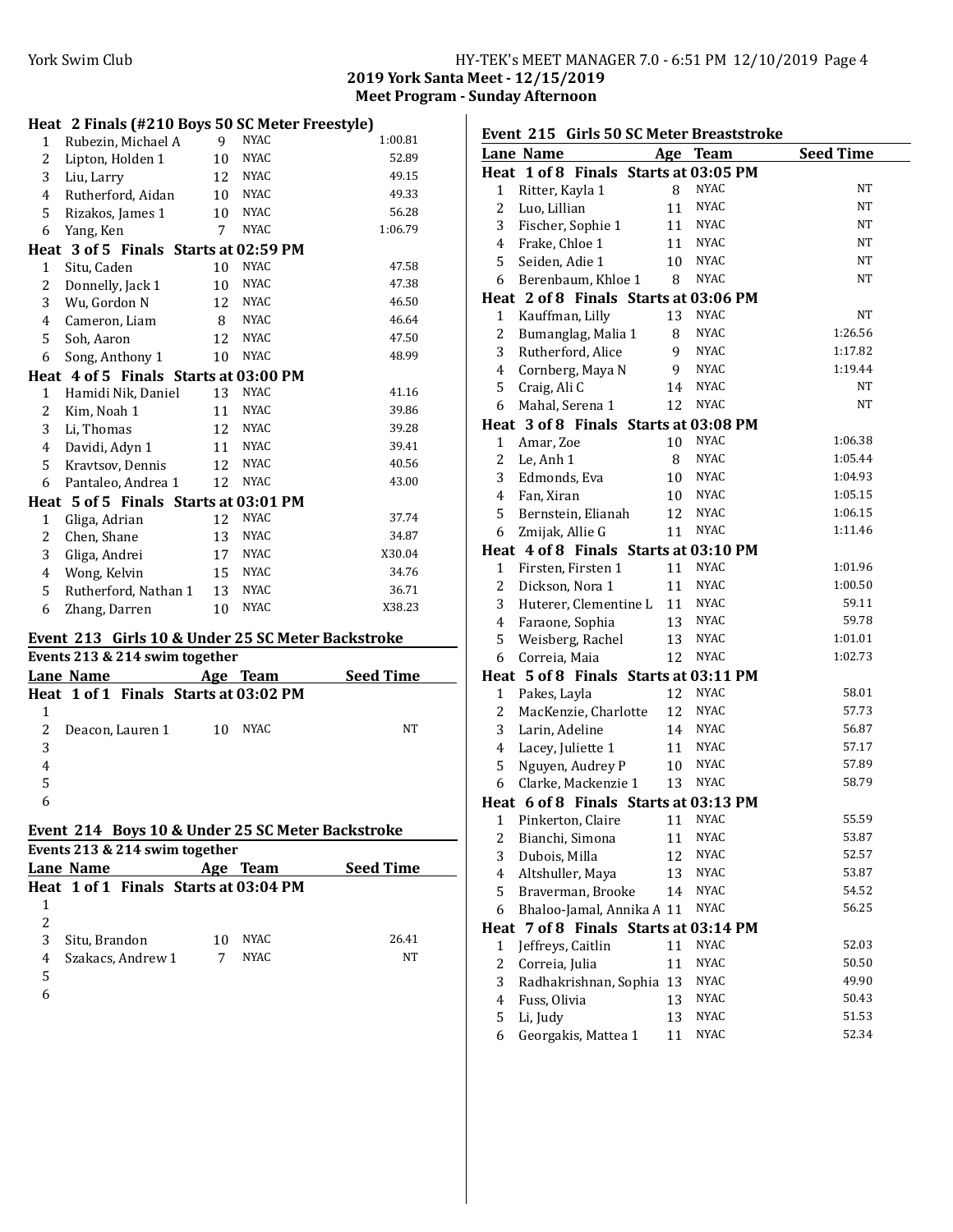## York Swim Club HY-TEK's MEET MANAGER 7.0 - 6:51 PM 12/10/2019 Page 5

**2019 York Santa Meet - 12/15/2019 Meet Program - Sunday Afternoon**

#### **Heat 8 Finals (#215 Girls 50 SC Meter Breaststroke)**<br>1 Assudani Eva 11 NYAC 48.87 1 Assudani, Eva 11 NYAC 48.87<br>2 Le, Han N 11 NYAC 48.21 2 Le, Han  $N$ Tang, Catherine 15 NYAC 45.12

| 4 Holland, Keira  | 16 NYAC | 46.26 |
|-------------------|---------|-------|
| 5 Horak, Sierra   | 13 NYAC | 48.50 |
| 6 Jeffreys, Sarah | 11 NYAC | 49.58 |

#### **Event 216 Boys 50 SC Meter Breaststroke**

|                         | <b>Lane Name</b>                      | <u>Age</u>     | <b>Team</b> | <b>Seed Time</b> |
|-------------------------|---------------------------------------|----------------|-------------|------------------|
|                         | Heat 1 of 7 Finals Starts at 03:17 PM |                |             |                  |
| 1                       | Weir, Connor 1                        | 10             | <b>NYAC</b> | NT               |
| $\overline{2}$          | Tamayo-Romero, Simoı 12               |                | <b>NYAC</b> | NT               |
| 3                       | Hamid, Ali                            | 13             | <b>NYAC</b> | NT               |
| 4                       | Kwon, Andrew                          | 13             | NYAC        | NT               |
| 5                       | Meszaros, David 1                     | 10             | <b>NYAC</b> | NT               |
| 6                       | Cheng, William                        | 9              | <b>NYAC</b> | NT               |
|                         | Heat 2 of 7 Finals Starts at 03:18 PM |                |             |                  |
| 1                       | Siu Chong, Kai 1                      | 9              | <b>NYAC</b> | 1:19.25          |
| 2                       | Cameron, Liam                         | 8              | <b>NYAC</b> | 1:15.65          |
| 3                       | Rubezin, Michael A                    | 9              | <b>NYAC</b> | 1:12.70          |
| 4                       | Xu, Jiu                               | 9              | <b>NYAC</b> | 1:15.03          |
| 5                       | Mauradas, Aaran                       | 10             | <b>NYAC</b> | 1:16.96          |
| 6                       | Yang, Ken                             | 7              | <b>NYAC</b> | 1:42.96          |
|                         | Heat 3 of 7 Finals Starts at 03:21 PM |                |             |                  |
| 1                       | Gohar, Yusuf 1                        | 11             | <b>NYAC</b> | 1:08.68          |
| 2                       | Shen, Sebastian                       | 11             | <b>NYAC</b> | 1:06.84          |
| 3                       | Rutherford, Aidan                     | 10             | <b>NYAC</b> | 1:05.57          |
| $\overline{4}$          | Situ, Brandon                         | 10             | <b>NYAC</b> | 1:06.06          |
| 5                       | Zhuge, Max L                          | $\overline{7}$ | <b>NYAC</b> | 1:06.95          |
| 6                       | Crainic, Alexander 1                  | 10             | <b>NYAC</b> | 1:10.03          |
|                         | Heat 4 of 7 Finals Starts at 03:22 PM |                |             |                  |
| 1                       | Donnelly, Jack 1                      | 10             | <b>NYAC</b> | 1:04.57          |
| $\overline{\mathbf{c}}$ | Sibbald, Andrew 1                     | 10             | <b>NYAC</b> | 1:03.26          |
| 3                       | Walsh, Conor 1                        | 10             | <b>NYAC</b> | 1:02.02          |
| 4                       | Elsokkry, Zain                        | 11             | <b>NYAC</b> | 1:02.69          |
| 5                       | Fathi-Kamari, Nick 1                  | 9              | <b>NYAC</b> | 1:04.03          |
| 6                       | Liu, William 1                        | 8              | <b>NYAC</b> | 1:04.71          |
|                         | Heat 5 of 7 Finals Starts at 03:24 PM |                |             |                  |
| 1                       | Pliamm, Max                           | 9              | <b>NYAC</b> | 1:01.68          |
| $\overline{c}$          | Yue, Peicheng 1                       | 11             | <b>NYAC</b> | 56.35            |
| 3                       | Welsh, Nolan                          | 13             | <b>NYAC</b> | 55.93            |
| $\overline{4}$          | Hoffman, Ben                          | 13             | <b>NYAC</b> | 56.27            |
| 5                       | Gliga, Adrian                         | 12             | <b>NYAC</b> | 59.12            |
| 6                       | Rizakos, James 1                      | 10             | <b>NYAC</b> | 1:01.96          |
|                         | Heat 6 of 7 Finals Starts at 03:25 PM |                |             |                  |
| 1                       | Boyadjiev, Daniel 1                   | 12             | <b>NYAC</b> | 52.90            |
| $\overline{\mathbf{c}}$ | Kong, Jordan                          | 11             | <b>NYAC</b> | 52.32            |
| 3                       | Yu, Alan                              | 12             | <b>NYAC</b> | 47.73            |
| 4                       | Zhang, Darren                         | 10             | NYAC        | 51.01            |
| 5                       | Pham, Lucas                           | 11             | <b>NYAC</b> | 52.85            |
| 6                       | Zhao, Leon                            | 12             | <b>NYAC</b> | 54.38            |

| Heat 7 of 7 Finals Starts at 03:27 PM |    |             |       |
|---------------------------------------|----|-------------|-------|
| 1 Wong, Kelvin                        | 15 | NYAC        | 44.07 |
| 2 Georgiadis, Panayioti               | 16 | NYAC.       | 41.75 |
| 3 Pham, William                       | 15 | <b>NYAC</b> | 40.43 |
| 4 Prabu, JK                           | 16 | <b>NYAC</b> | 40.96 |
| 5 Gliga, Andrei                       | 17 | <b>NYAC</b> | 43.01 |
| 6 Li, Thomas                          |    | NYAC.       | 47.07 |

#### Event 211 Girls 100 SC Meter IM

|                | Lane Name                              | Age | <b>Team</b> | <b>Seed Time</b> |
|----------------|----------------------------------------|-----|-------------|------------------|
|                | Heat 1 of 12 Finals Starts at 03:28 PM |     |             |                  |
| $\mathbf 1$    | Rumble, Leigh K                        | 9   | <b>NYAC</b> | NT               |
| $\overline{2}$ | Church-Howell, Addiso: 10              |     | <b>NYAC</b> | NT               |
| 3              | Tan, Serena 1                          | 10  | <b>NYAC</b> | NT               |
| 4              | Fan, Xiran                             | 10  | <b>NYAC</b> | NT               |
| 5              | Berger, Maya 1                         | 10  | <b>NYAC</b> | NT               |
| 6              | Dalmao-Caton, Kiana S                  | 8   | <b>NYAC</b> | NT               |
|                | Heat 2 of 12 Finals Starts at 03:30 PM |     |             |                  |
| 1              | Frake, Chloe 1                         | 11  | <b>NYAC</b> | NT               |
| $\overline{c}$ | Georgakis, Mattea 1                    | 11  | <b>NYAC</b> | NT               |
| 3              | Grant, Elle 1                          | 11  | <b>NYAC</b> | NT               |
| 4              | Blake, Etta I                          | 11  | <b>NYAC</b> | NT               |
| 5              | Mihelic, Zoe 1                         | 11  | <b>NYAC</b> | NT               |
| 6              | Deacon, Lauren 1                       | 10  | <b>NYAC</b> | NT               |
|                | Heat 3 of 12 Finals Starts at 03:32 PM |     |             |                  |
| 1              | Corrigan, Rebecca 1                    | 11  | <b>NYAC</b> | NT               |
| $\overline{c}$ | Naggar, Adina                          | 11  | <b>NYAC</b> | NT               |
| 3              | Zmijak, Allie G                        | 11  | <b>NYAC</b> | NT               |
| 4              | Le, Han N                              | 11  | <b>NYAC</b> | NT               |
| 5              | Firsten, Firsten 1                     | 11  | <b>NYAC</b> | NT               |
| 6              | Grad, Lana                             | 11  | <b>NYAC</b> | NT               |
|                | Heat 4 of 12 Finals Starts at 03:34 PM |     |             |                  |
| 1              | Curalli, Avery P                       | 11  | <b>NYAC</b> | NT               |
| $\overline{c}$ | Luo, Lillian                           | 11  | <b>NYAC</b> | NT               |
| 3              | Teng, Emma 1                           | 11  | <b>NYAC</b> | NT               |
| 4              | Fischer, Sophie 1                      | 11  | <b>NYAC</b> | NT               |
| 5              | Dickson, Nora 1                        | 11  | <b>NYAC</b> | NT               |
| 6              | Naggar, Ariella                        | 11  | <b>NYAC</b> | NT               |
|                | Heat 5 of 12 Finals Starts at 03:36 PM |     |             |                  |
| 1              | Assudani, Eva                          | 11  | <b>NYAC</b> | NT               |
| $\overline{c}$ | Ho, Cassidy H                          | 11  | <b>NYAC</b> | NT               |
| 3              | Bernstein, Elianah                     | 12  | <b>NYAC</b> | NT               |
| $\overline{4}$ | Schurr, Heidi 1                        | 12  | <b>NYAC</b> | NT               |
| 5              | Parvaneh, Shadlin 1                    | 11  | <b>NYAC</b> | NT               |
| 6              | Bodden, Chloe 1                        | 11  | <b>NYAC</b> | NT               |
|                | Heat 6 of 12 Finals Starts at 03:38 PM |     |             |                  |
| 1              | Kauffman, Lilly                        | 13  | <b>NYAC</b> | NT               |
| $\overline{c}$ | Clarke, Mackenzie 1                    | 13  | <b>NYAC</b> | NT               |
| 3              | Craig, Ali C                           | 14  | <b>NYAC</b> | NT               |
| 4              | Kapralos, Melina                       | 13  | <b>NYAC</b> | NT               |
| 5              | Faraone, Sophia                        | 13  | <b>NYAC</b> | NT               |
| 6              | Hendershot, Amalia L                   | 12  | <b>NYAC</b> | NT               |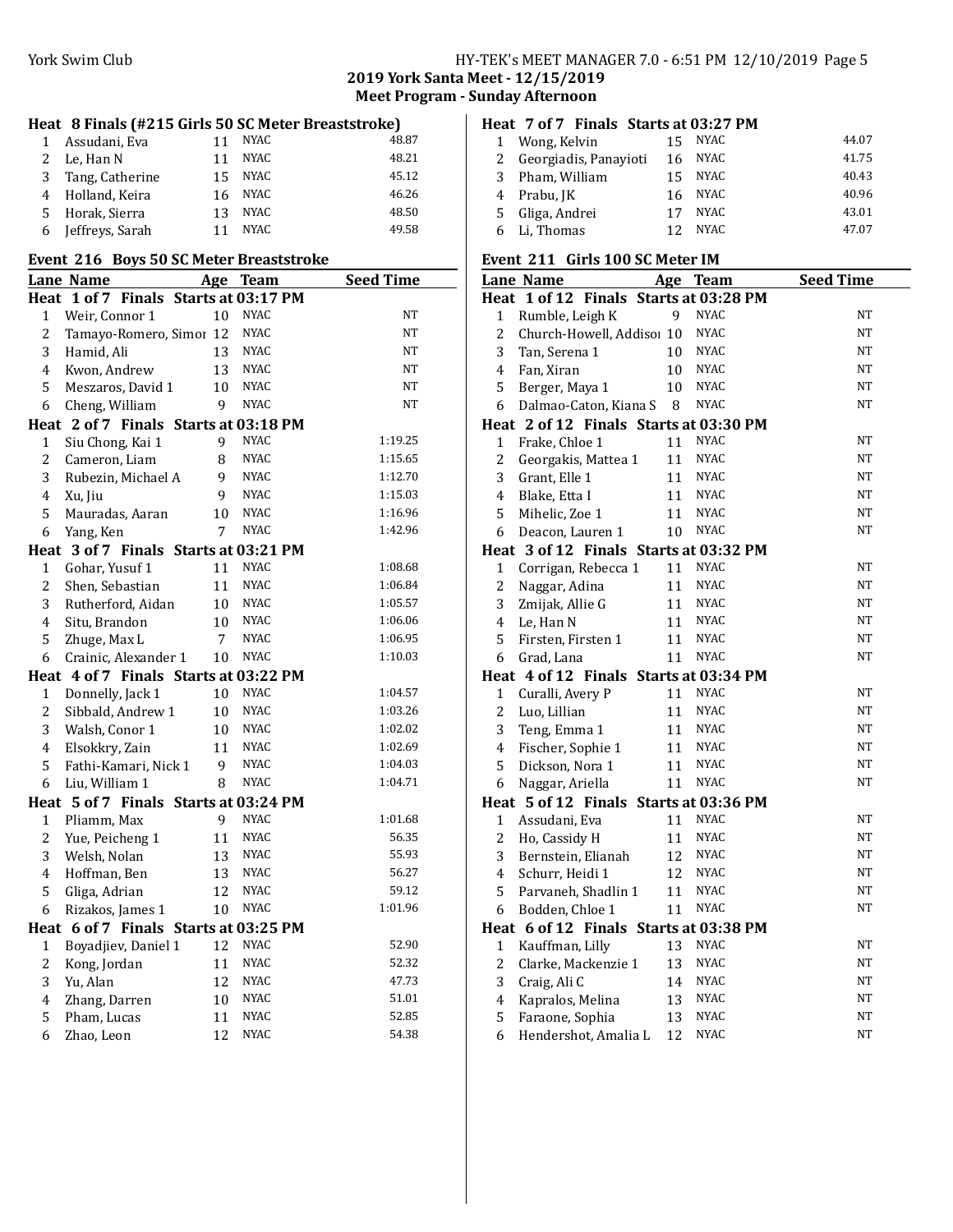| York Swim Club | HY-TEK's MEET MANAGER 7.0 - 6:51 PM 12/10/2019 Page 6 |  |  |
|----------------|-------------------------------------------------------|--|--|
|----------------|-------------------------------------------------------|--|--|

**2019 York Santa Meet - 12/15/2019 Meet Program - Sunday Afternoon** 

|                | Heat 7 Finals (#211 Girls 100 SC Meter IM) |          |                            |                    |
|----------------|--------------------------------------------|----------|----------------------------|--------------------|
| 1              | Skaffe, Arly                               | 12       | <b>NYAC</b>                | 2:30.78            |
| 2              | Edmonds, Eva                               | 10       | <b>NYAC</b>                | 2:26.69            |
| 3              | Altshuller, Maya                           | 13       | <b>NYAC</b>                | 2:15.79            |
| $\overline{4}$ | Correia, Maia                              | 12       | <b>NYAC</b>                | 2:23.63            |
| 5              | Rutherford, Alice                          | 9        | <b>NYAC</b>                | 2:27.04            |
| 6              | Fernandes, Alessia                         | 14       | <b>NYAC</b>                | <b>NT</b>          |
|                | Heat 8 of 12 Finals Starts at 03:43 PM     |          |                            |                    |
| $\mathbf{1}$   | Radhakrishnan, Sophia                      | 13       | <b>NYAC</b>                | 2:06.06            |
| $\overline{c}$ | Lacey, Juliette 1                          | 11       | <b>NYAC</b>                | 2:03.51            |
| 3              | Pinkerton, Claire                          | 11       | <b>NYAC</b>                | 1:59.77            |
| $\overline{4}$ | Abbaszadeh, Ariana                         | 14       | <b>NYAC</b>                | 2:02.55            |
| 5              | Kim, Hannah                                | 12       | <b>NYAC</b>                | 2:03.77            |
| 6              | Vettese, Bianca                            | 9        | <b>NYAC</b>                | 2:11.34            |
|                | Heat 9 of 12 Finals Starts at 03:46 PM     |          |                            |                    |
| 1              | Bianchi, Simona                            | 11       | <b>NYAC</b>                | 1:58.55            |
| 2              | Pakes, Layla                               | 12       | <b>NYAC</b>                | 1:57.34            |
| 3              | Kavtiashvili, Gvantsa A                    | 13       | <b>NYAC</b>                | 1:55.51            |
| 4              | Dubois, Milla                              | 12       | <b>NYAC</b>                | 1:56.66            |
| 5              | Harman, Ella                               | 11       | <b>NYAC</b>                | 1:58.21            |
| 6              | Horak, Sierra                              | 13       | <b>NYAC</b>                | 1:59.71            |
|                |                                            |          |                            |                    |
|                | Heat 10 of 12 Finals Starts at 03:49 PM    |          |                            |                    |
| 1              | Fuss, Olivia                               | 13       | <b>NYAC</b>                | 1:53.77            |
| $\overline{c}$ | Fitzgerald, Shawnnessy 13                  |          | <b>NYAC</b>                | 1:51.66            |
| 3              | Belayneh, Maraki                           | 12       | <b>NYAC</b>                | 1:51.05            |
| 4              | Weisberg, Rachel                           | 13       | <b>NYAC</b>                | 1:51.22            |
| 5              | Larin, Adeline                             | 14       | <b>NYAC</b>                | 1:53.63            |
| 6              | Scherer, Alexa 1                           | 13       | <b>NYAC</b>                | 1:55.24            |
|                | Heat 11 of 12 Finals Starts at 03:51 PM    |          |                            |                    |
| $\mathbf{1}$   | MacKenzie, Charlotte                       | 12       | <b>NYAC</b>                | 1:48.44            |
| $\overline{c}$ | Li, Judy                                   | 13       | <b>NYAC</b>                | 1:46.41            |
| 3              | Correia, Julia                             | 11       | <b>NYAC</b>                | 1:39.18            |
| 4              | Jeffreys, Sarah                            | 11       | <b>NYAC</b>                | 1:46.06            |
| 5              | Sergeeva, Anna                             | 12       | <b>NYAC</b>                | 1:47.60            |
| 6              | Jeffreys, Caitlin                          | 11       | <b>NYAC</b>                | 1:50.46            |
|                | Heat 12 of 12 Finals                       |          | Starts at 03:53 PM         |                    |
| 1              | Fong, Jovanni                              | 14       | <b>NYAC</b>                | 1:35.99            |
| 2              | Inkster, Sophie R                          | 14       | <b>NYAC</b>                | 1:32.77            |
| 3              | Graham, Samantha                           | 14       | <b>NYAC</b>                | 1:28.85            |
| 4              | Holland, Keira                             | 16       | <b>NYAC</b>                | 1:30.83            |
| 5<br>6         | Tang, Catherine<br>Bhaloo-Jamal, Imaan A   | 15<br>15 | <b>NYAC</b><br><b>NYAC</b> | 1:33.06<br>1:37.12 |

#### Event 212 Boys 100 SC Meter IM

| EVEIIL ZIZ DOVS TOU SC MELEI IM |                                       |     |             |                  |  |
|---------------------------------|---------------------------------------|-----|-------------|------------------|--|
|                                 | Lane Name                             | Age | Team        | <b>Seed Time</b> |  |
|                                 | Heat 1 of 7 Finals Starts at 03:56 PM |     |             |                  |  |
|                                 | Zhuge, Max L                          |     | NYAC        | <b>NT</b>        |  |
|                                 | Xu, Jiu                               | 9   | <b>NYAC</b> | NT               |  |
|                                 | Weir, Connor 1                        | 10  | <b>NYAC</b> | NT               |  |
| 4                               | Sibbald, Andrew 1                     | 10  | <b>NYAC</b> | NT               |  |
| 5                               | Cheng, William                        | q   | <b>NYAC</b> | NT               |  |
| 6                               |                                       |     |             |                  |  |
|                                 |                                       |     |             |                  |  |

|                                       | Heat 2 of 7 Finals Starts at 03:58 PM |          |                            |                    |  |
|---------------------------------------|---------------------------------------|----------|----------------------------|--------------------|--|
| 1                                     | Crainic, Alexander 1                  | 10       | <b>NYAC</b>                | <b>NT</b>          |  |
| 2                                     | Elsokkry, Zain                        | 11       | <b>NYAC</b>                | NT                 |  |
| 3                                     | Kim, Noah 1                           | 11       | <b>NYAC</b>                | NT                 |  |
| 4                                     | Meszaros, Chris 1                     | 11       | <b>NYAC</b>                | <b>NT</b>          |  |
| 5                                     | Yue, Peicheng 1                       | 11       | <b>NYAC</b>                | NT                 |  |
| 6                                     | Walsh, Conor 1                        | 10       | <b>NYAC</b>                | NT                 |  |
|                                       | Heat 3 of 7 Finals Starts at 04:00 PM |          |                            |                    |  |
| 1                                     | Gohar, Yusuf 1                        | 11       | <b>NYAC</b>                | NT                 |  |
| $\overline{c}$                        | GU, Jack                              | 12       | <b>NYAC</b>                | NT                 |  |
| 3                                     | Boyadjiev, Daniel 1                   | 12       | <b>NYAC</b>                | NT                 |  |
| 4                                     | Soh, Aaron                            | 12       | <b>NYAC</b>                | <b>NT</b>          |  |
| 5                                     | Pal, Anish 1                          | 12       | <b>NYAC</b>                | NT                 |  |
| 6                                     | Oran, Timur 1                         | 11       | <b>NYAC</b>                | NT                 |  |
|                                       | Heat 4 of 7 Finals Starts at 04:02 PM |          |                            |                    |  |
| 1                                     | Brown, Nolan K                        | 15       | <b>NYAC</b>                | NT                 |  |
| $\overline{2}$                        | Hamidi Nik, Daniel                    | 13       | <b>NYAC</b>                | 2:37.77            |  |
| 3                                     | Davidi, Adyn 1                        | 11       | <b>NYAC</b>                | 2:05.53            |  |
| 4                                     | Shen, Sebastian                       | 11       | <b>NYAC</b>                | 2:10.39            |  |
| 5                                     | Gliga, Andrei                         | 17       | <b>NYAC</b>                | <b>NT</b>          |  |
| 6                                     | Kwon, Andrew                          | 13       | <b>NYAC</b>                | NT                 |  |
| Heat 5 of 7 Finals Starts at 04:05 PM |                                       |          |                            |                    |  |
|                                       |                                       |          |                            |                    |  |
| 1                                     | Little, Finlay                        | 12       | <b>NYAC</b>                | 1:57.18            |  |
| 2                                     | Yu, Alan                              | 12       | <b>NYAC</b>                | 1:48.60            |  |
| 3                                     | Taheri Oskouei, Iliya                 | 14       | <b>NYAC</b>                | 1:46.99            |  |
| 4                                     | Hoffman, Ben                          | 13       | <b>NYAC</b>                | 1:47.87            |  |
| 5                                     | Pham, Lucas                           | 11       | <b>NYAC</b>                | 1:51.91            |  |
| 6                                     | Marques, Taite                        | 12       | <b>NYAC</b>                | 1:58.38            |  |
|                                       | Heat 6 of 7 Finals                    |          | Starts at 04:07 PM         |                    |  |
| 1                                     | James, Jackson                        | 13       | <b>NYAC</b>                | 1:45.79            |  |
| $\overline{c}$                        | Prabu, JK                             | 16       | <b>NYAC</b>                | 1:43.86            |  |
| 3                                     | Welsh, Nolan                          | 13       | <b>NYAC</b>                | 1:41.99            |  |
| 4                                     | Kong, Jordan                          | 11       | <b>NYAC</b>                | 1:42.42            |  |
| 5                                     | Zhao, Leon                            | 12       | <b>NYAC</b>                | 1:44.04            |  |
| 6                                     | Rutherford, Nathan 1                  | 13       | <b>NYAC</b>                | 1:46.79            |  |
|                                       | Heat 7 of 7 Finals Starts at 04:10 PM |          |                            |                    |  |
| $\mathbf 1$                           | Georgiadis, Panayioti                 | 16       | <b>NYAC</b>                | 1:34.57            |  |
| $\overline{c}$                        | Fong, Michael                         | 16       | <b>NYAC</b>                | 1:32.52            |  |
| 3                                     | Shteinbok, Paul                       | 14       | <b>NYAC</b>                | 1:24.63            |  |
| 4                                     | Pham, William                         | 15       | <b>NYAC</b>                | 1:24.92            |  |
| 5<br>6                                | Singh, Ethan<br>Chen, Shane           | 16<br>13 | <b>NYAC</b><br><b>NYAC</b> | 1:33.63<br>1:35.35 |  |

#### Event 217 Girls 10 & Under 25 SC Meter Freestyle

| Events 217 & 218 swim together |                                       |     |       |                  |
|--------------------------------|---------------------------------------|-----|-------|------------------|
|                                | Lane Name                             | Age | Team  | <b>Seed Time</b> |
|                                | Heat 1 of 1 Finals Starts at 04:12 PM |     |       |                  |
|                                |                                       |     |       |                  |
|                                | Fuss, Marissa 1                       |     | NYAC  | NΤ               |
| 3                              | Fowler, Ayrianna 1                    |     | NYAC. | NΤ               |
|                                |                                       |     |       |                  |